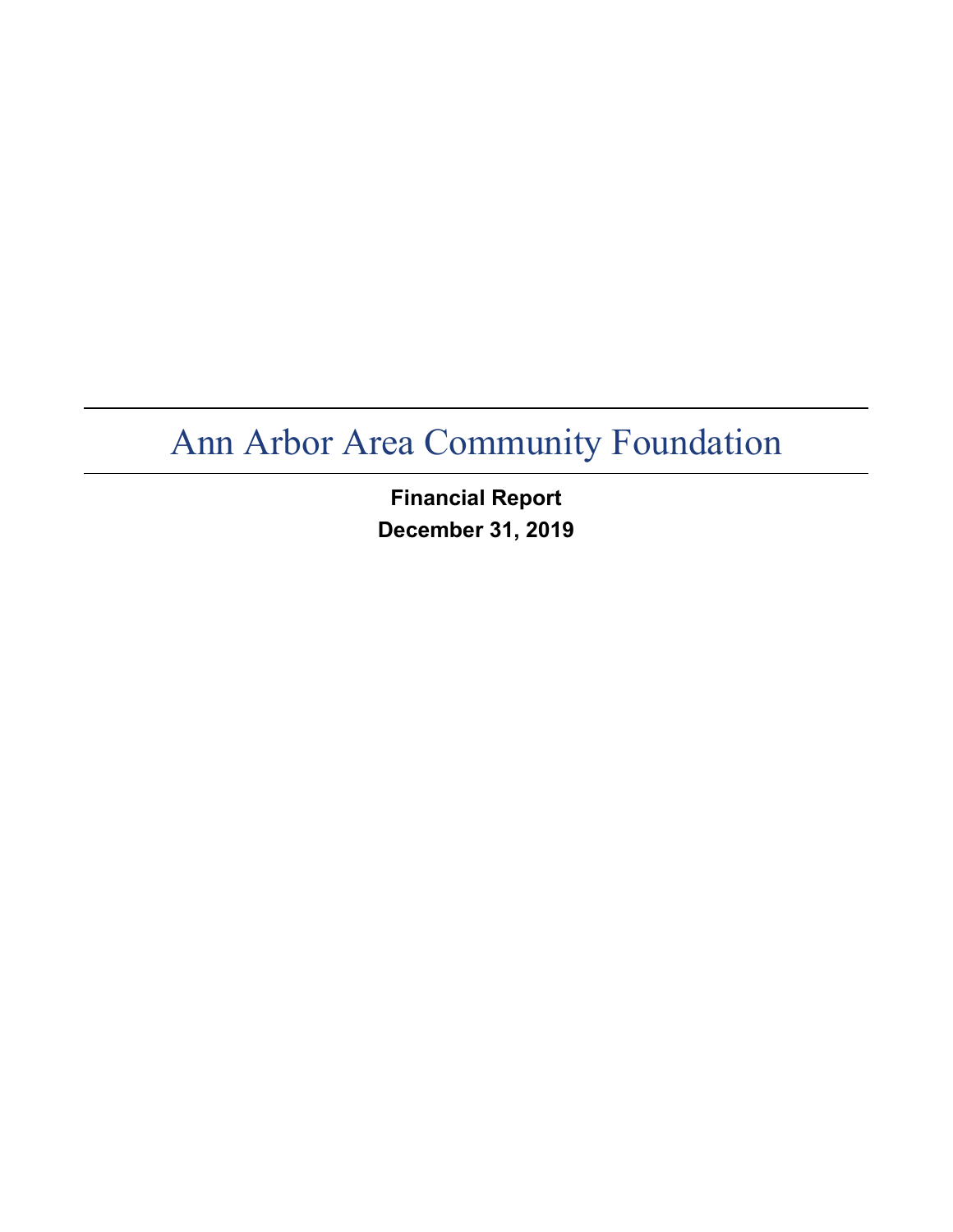## **Contents**

| <b>Independent Auditor's Report</b>               |         |
|---------------------------------------------------|---------|
| <b>Financial Statements</b>                       |         |
| <b>Statement of Financial Position</b>            | 2       |
| Statement of Activities and Changes in Net Assets | 3       |
| <b>Statement of Functional Expenses</b>           | $4 - 5$ |
| <b>Statement of Cash Flows</b>                    | 6       |
| <b>Notes to Financial Statements</b>              | $7-20$  |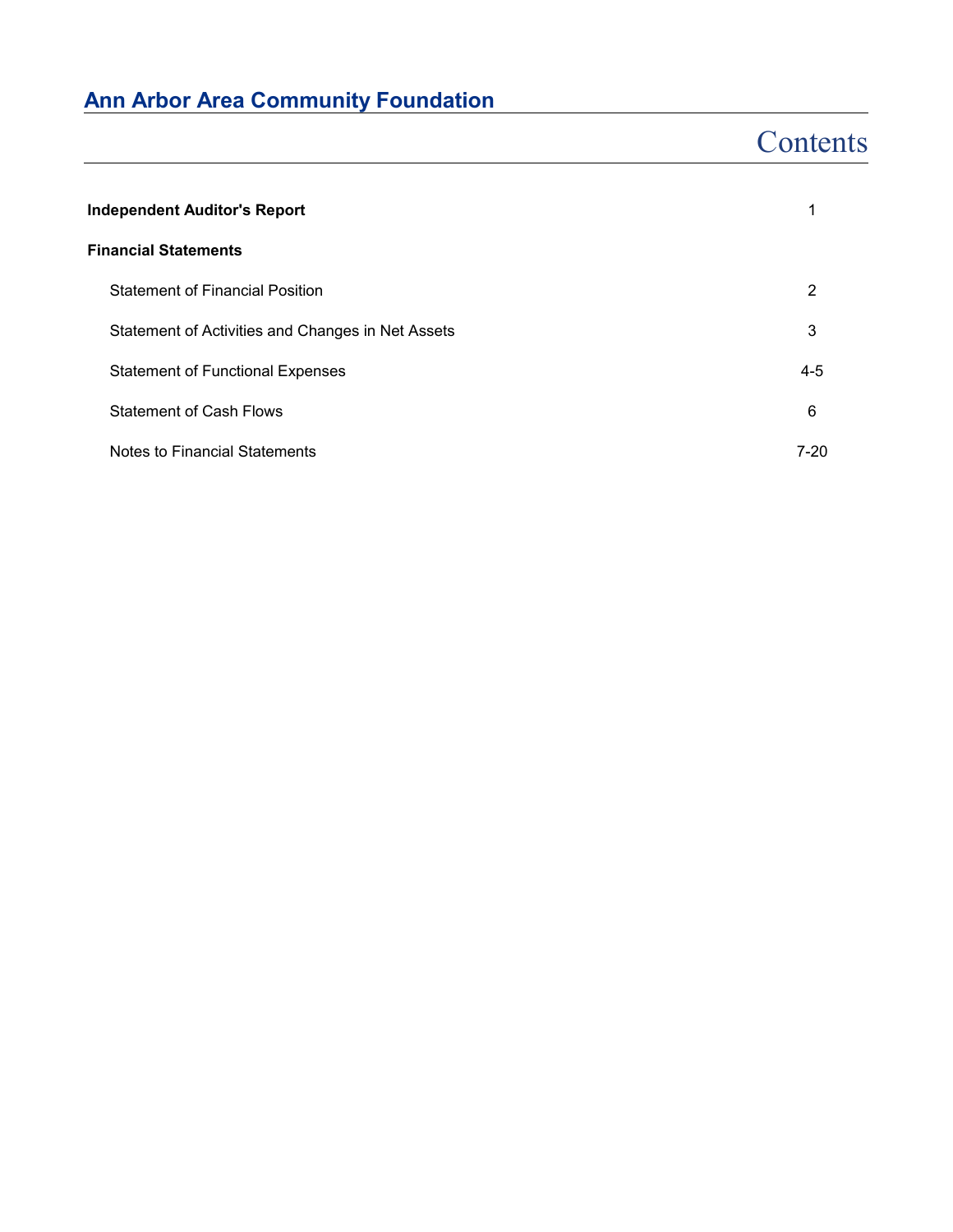

#### **Independent Auditor's Report**

To the Board of Trustees Ann Arbor Area Community Foundation

We have audited the accompanying financial statements of the Ann Arbor Area Community Foundation (the "Community Foundation"), which comprise the statement of financial position as of December 31, 2019 and 2018 and the related statements of activities and changes in net assets, functional expenses, and cash flows for the years then ended, and the related notes to the financial statements.

#### *Management's Responsibility for the Financial Statements*

Management is responsible for the preparation and fair presentation of these financial statements in accordance with accounting principles generally accepted in the United States of America; this includes the design, implementation, and maintenance of internal control relevant to the preparation and fair presentation of financial statements that are free from material misstatement, whether due to fraud or error.

#### *Auditor's Responsibility*

Our responsibility is to express an opinion on these financial statements based on our audits. We conducted our audits in accordance with auditing standards generally accepted in the United States of America. Those standards require that we plan and perform the audits to obtain reasonable assurance about whether the financial statements are free from material misstatement.

An audit involves performing procedures to obtain audit evidence about the amounts and disclosures in the financial statements. The procedures selected depend on the auditor's judgment, including the assessment of the risks of material misstatement of the financial statements, whether due to fraud or error. In making those risk assessments, the auditor considers internal control relevant to the entity's preparation and fair presentation of the financial statements in order to design audit procedures that are appropriate in the circumstances, but not for the purpose of expressing an opinion on the effectiveness of the entity's internal control. Accordingly, we express no such opinion. An audit also includes evaluating the appropriateness of accounting policies used and the reasonableness of significant accounting estimates made by management, as well as evaluating the overall presentation of the financial statements.

We believe that the audit evidence we have obtained is sufficient and appropriate to provide a basis for our audit opinion.

#### *Opinion*

In our opinion, the financial statements referred to above present fairly, in all material respects, the financial position of the Ann Arbor Area Community Foundation as of December 31, 2019 and 2018 and the changes in its net assets, functional expenses, and cash flows for the years then ended in accordance with accounting principles generally accepted in the United States of America.

#### *Emphasis of Matter*

As explained in Note 12, the financial statements include investments valued at \$59,790,629 (42 percent of net assets) at December 31, 2019 and \$51,062,984 (42 percent of net assets) at December 31, 2018, whose fair values have been estimated by management in the absence of readily determinable fair values. Management's estimates are based on information provided by the fund managers or the general partners. Our opinion is not modified with respect to this matter.

Plante & Moran, PLLC

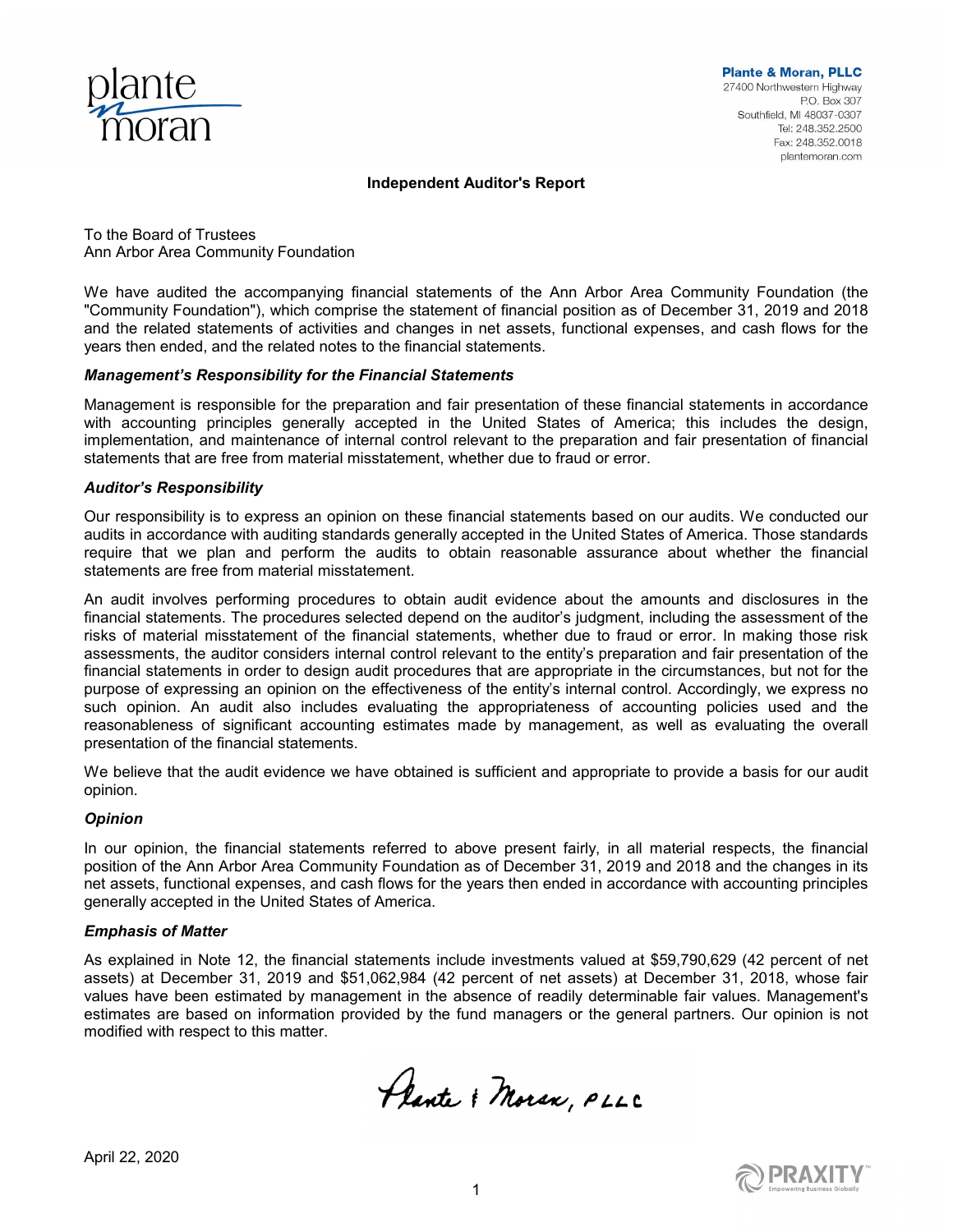## Statement of Financial Position

### **December 31, 2019 and 2018**

|                                                                                                                                                                                                                                                                                              | 2019                                                                                                   |   | 2018                                                                                            |
|----------------------------------------------------------------------------------------------------------------------------------------------------------------------------------------------------------------------------------------------------------------------------------------------|--------------------------------------------------------------------------------------------------------|---|-------------------------------------------------------------------------------------------------|
| <b>Assets</b>                                                                                                                                                                                                                                                                                |                                                                                                        |   |                                                                                                 |
| Cash and cash equivalents (Note 2)<br>Investments (Note 3)<br>Accounts receivable<br>Bequests and other deferred gifts receivable<br>Pledges receivable - Net (Note 4)<br>Receivable from trusts (Note 5)<br>Charitable remainder unitrust (Note 8)<br>Property and equipment - Net (Note 6) | \$<br>2,827,912 \$<br>141,723,108<br>17,299<br>129,870<br>359,854<br>127,444<br>1,188,434<br>1,104,283 |   | 2,869,040<br>119,159,843<br>18,399<br>2,731,377<br>264,662<br>185,393<br>1,031,574<br>1,107,010 |
| <b>Total assets</b>                                                                                                                                                                                                                                                                          | 147,478,204 \$                                                                                         |   | 127,367,298                                                                                     |
| <b>Liabilities and Net Assets</b>                                                                                                                                                                                                                                                            |                                                                                                        |   |                                                                                                 |
| <b>Liabilities</b><br>Accounts payable<br>Grants payable (Note 7)<br>Liability to life beneficiaries of planned gifts (Note 8)<br>Annuity payable (Note 13)<br><b>Other liabilities</b><br>Assets held for others:<br>Endowed<br>Nonendowed (Note 2)<br><b>Total liabilities</b>             | \$<br>47,446 \$<br>629,361<br>583,089<br>125,932<br>34,474<br>3,641,257<br>5,867<br>5,067,426          |   | 25,218<br>1,196,496<br>530,137<br>130,767<br>33,122<br>3,066,482<br>18,142<br>5,000,364         |
| <b>Net Assets</b><br>Without donor restrictions<br>With donor restrictions (Note 9)                                                                                                                                                                                                          | 141,188,265<br>1,222,513<br>142,410,778                                                                |   | 118,684,065<br>3,682,869<br>122,366,934                                                         |
| Total net assets<br>Total liabilities and net assets                                                                                                                                                                                                                                         | 147,478,204                                                                                            | S | 127,367,298                                                                                     |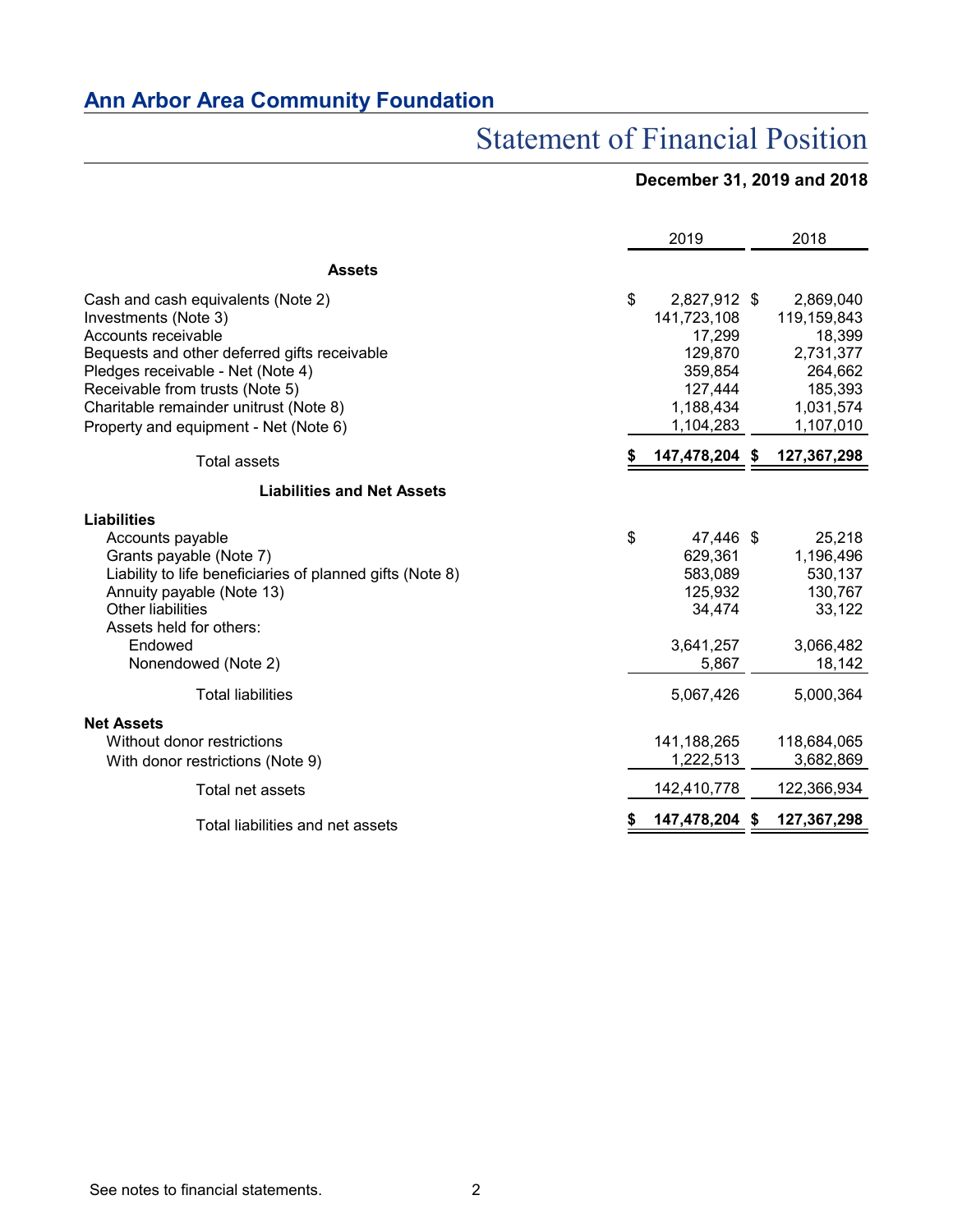## Statement of Activities and Changes in Net Assets

### **Years Ended December 31, 2019 and 2018**

|                                                                       |                                      | 2019                                     |                |                                             | 2018                                     |               |
|-----------------------------------------------------------------------|--------------------------------------|------------------------------------------|----------------|---------------------------------------------|------------------------------------------|---------------|
|                                                                       | <b>Without Donor</b><br>Restrictions | <b>With Donor</b><br><b>Restrictions</b> | Total          | <b>Without Donor</b><br><b>Restrictions</b> | <b>With Donor</b><br><b>Restrictions</b> | Total         |
| Revenue, Gains, and Other Support                                     |                                      |                                          |                |                                             |                                          |               |
| Gifts, grants, and pledges (Note 2)                                   | \$<br>5,585,365 \$                   | 452,848 \$                               | 6,038,213 \$   | 6,130,950 \$                                | 110,093 \$                               | 6,241,043     |
| In-kind donations                                                     | 227                                  |                                          | 227            | 9,500                                       |                                          | 9,500         |
| Change in value of deferred gifts receivable                          |                                      | 129,267                                  | 129,267        |                                             | (101, 041)                               | (101, 041)    |
| Net realized and unrealized gains (losses) on<br>investments (Note 3) | 18,934,055                           |                                          | 18,934,055     | (7,958,636)                                 |                                          | (7,958,636)   |
| Interest and dividends (Note 3)                                       | 2,662,176                            |                                          | 2,662,176      | 2,011,308                                   |                                          | 2,011,308     |
| Change in value of charitable remainder                               |                                      |                                          |                |                                             |                                          |               |
| trust (Note 8)                                                        |                                      | (112, 196)                               | (112, 196)     |                                             | (101, 242)                               | (101, 242)    |
| Net assets released from restrictions                                 | 2,930,275                            | (2,930,275)                              |                | 652,689                                     | (652, 689)                               |               |
| Total revenue, gains, and other                                       |                                      |                                          |                |                                             |                                          |               |
| support                                                               | 30,112,098                           | (2,460,356)                              | 27,651,742     | 845,811                                     | (744, 879)                               | 100,932       |
| <b>Expenses</b><br>Program services:<br>Grants (Note 7)               | 5,866,602                            |                                          | 5,866,602      | 7,363,284                                   |                                          | 7,363,284     |
| Programs and grants administration                                    | 501,581                              |                                          | 501,581        | 753,827                                     |                                          | 753,827       |
|                                                                       |                                      |                                          |                |                                             |                                          |               |
| Total program services                                                | 6,368,183                            |                                          | 6,368,183      | 8,117,111                                   |                                          | 8,117,111     |
| Support services:                                                     |                                      |                                          |                |                                             |                                          |               |
| Management and general                                                | 728,985                              |                                          | 728,985        | 657,697                                     |                                          | 657,697       |
| Development                                                           | 510,730                              |                                          | 510,730        | 479,145                                     |                                          | 479,145       |
| Total support services                                                | 1,239,715                            |                                          | 1,239,715      | 1,136,842                                   |                                          | 1,136,842     |
| Total expenses                                                        | 7,607,898                            |                                          | 7,607,898      | 9,253,953                                   |                                          | 9,253,953     |
| Increase (Decrease) in Net Assets                                     | 22,504,200                           | (2,460,356)                              | 20,043,844     | (8,408,142)                                 | (744, 879)                               | (9, 153, 021) |
| Net Assets - Beginning of year                                        | 118,684,065                          | 3,682,869                                | 122,366,934    | 127,092,207                                 | 4,427,748                                | 131,519,955   |
| Net Assets - End of year                                              | 141,188,265 \$                       | 1,222,513 \$                             | 142,410,778 \$ | 118,684,065 \$                              | 3,682,869 \$                             | 122,366,934   |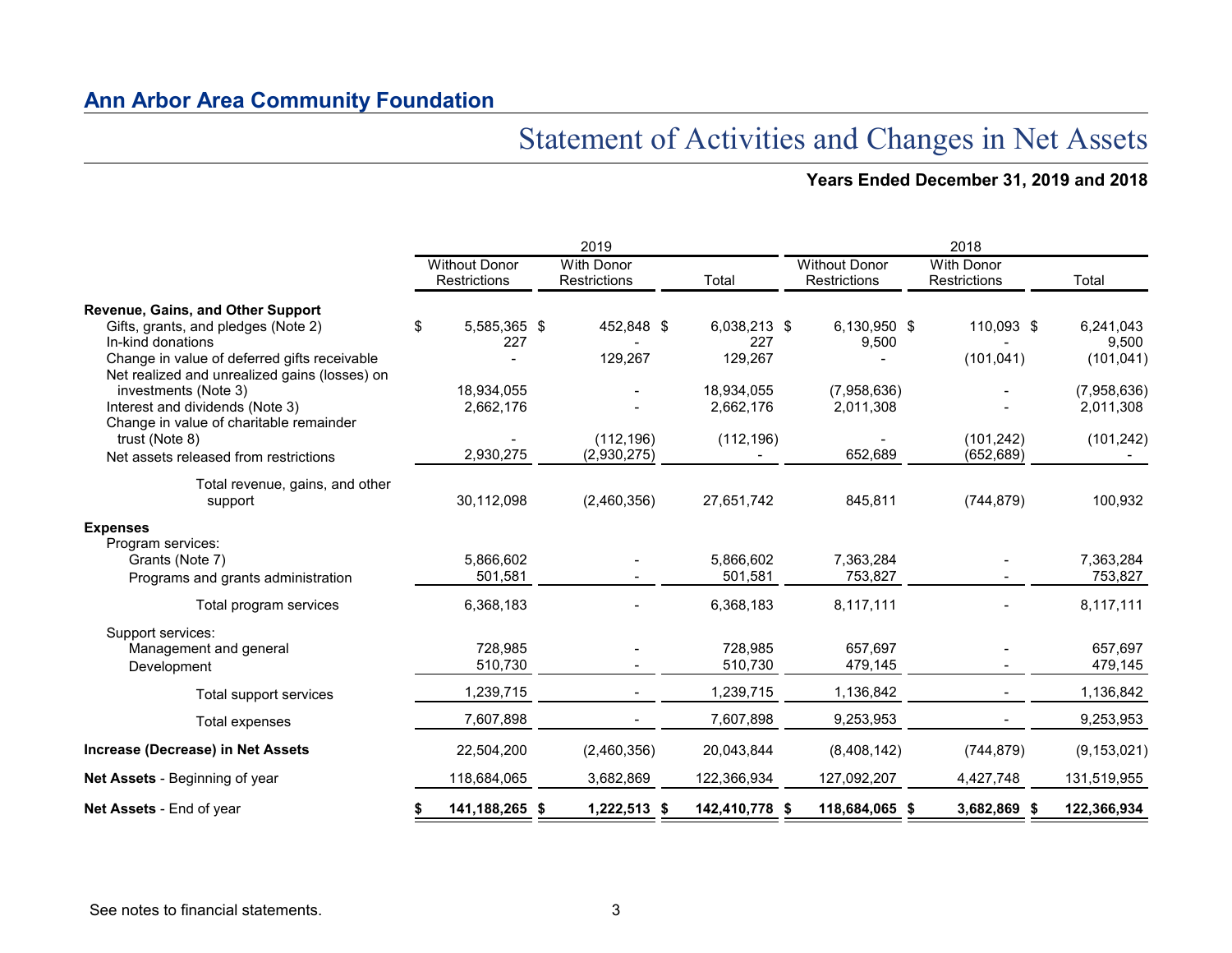## Statement of Functional Expenses

### **Year Ended December 31, 2019**

|                                     | Program                      |                           |                  |      |           |
|-------------------------------------|------------------------------|---------------------------|------------------|------|-----------|
|                                     | Services                     | <b>Support Services</b>   |                  |      |           |
|                                     | Community<br><b>Services</b> | Management<br>and General | Development      |      | Total     |
| Salaries and wages                  | \$<br>247,919 \$             | 412,408                   | \$<br>267,412 \$ |      | 927,739   |
| Payroll taxes and fringe benefits   | 43,494                       | 72,351                    | 46,913           |      | 162,758   |
| Total salaries and related expenses | 291,413                      | 484,759                   | 314,325          |      | 1,090,497 |
| Advertising                         | 1,354                        | 1,955                     | 8,154            |      | 11,463    |
| Annual report                       |                              |                           | 3,276            |      | 3,276     |
| Bad debt expense                    |                              |                           | 4,377            |      | 4,377     |
| Community leadership                | 55,552                       |                           |                  |      | 55,552    |
| Conferences and meetings            | 21,090                       | 22,035                    | 13,878           |      | 57,003    |
| Depreciation                        | 14,571                       | 25,691                    | 14,070           |      | 54,332    |
| Donor services                      | 24,761                       | 2,596                     | 62,727           |      | 90,084    |
| Dues and subscriptions              | 439                          | 6,632                     | 3,043            |      | 10,114    |
| Events                              | 11,242                       | 40                        | 25,636           |      | 36,918    |
| Tech licenses and fees              | 36,853                       | 41,636                    | 22,803           |      | 101,292   |
| Insurance                           |                              | 11,666                    |                  |      | 11,666    |
| Miscellaneous                       | (482)                        | (10, 808)                 | 11               |      | (11, 279) |
| Occupancy                           | 8,730                        | 15,393                    | 8,430            |      | 32,553    |
| Postage                             | 144                          | 2,283                     | 2,761            |      | 5,188     |
| <b>Professional fees</b>            | 24,782                       | 106,032                   | 11,716           |      | 142,530   |
| <b>Supplies</b>                     | 8,329                        | 14,064                    | 8,097            |      | 30,490    |
| Telephone                           | 2,773                        | 4,890                     | 2,678            |      | 10,341    |
| Website                             | 30                           | 121                       | 4,521            |      | 4,672     |
| In-kind expense                     |                              |                           | 227              |      | 227       |
| Grants                              | 5,866,602                    |                           |                  |      | 5,866,602 |
| Total functional expenses           | \$<br>6,368,183 \$           | 728,985                   | \$<br>510,730    | - \$ | 7,607,898 |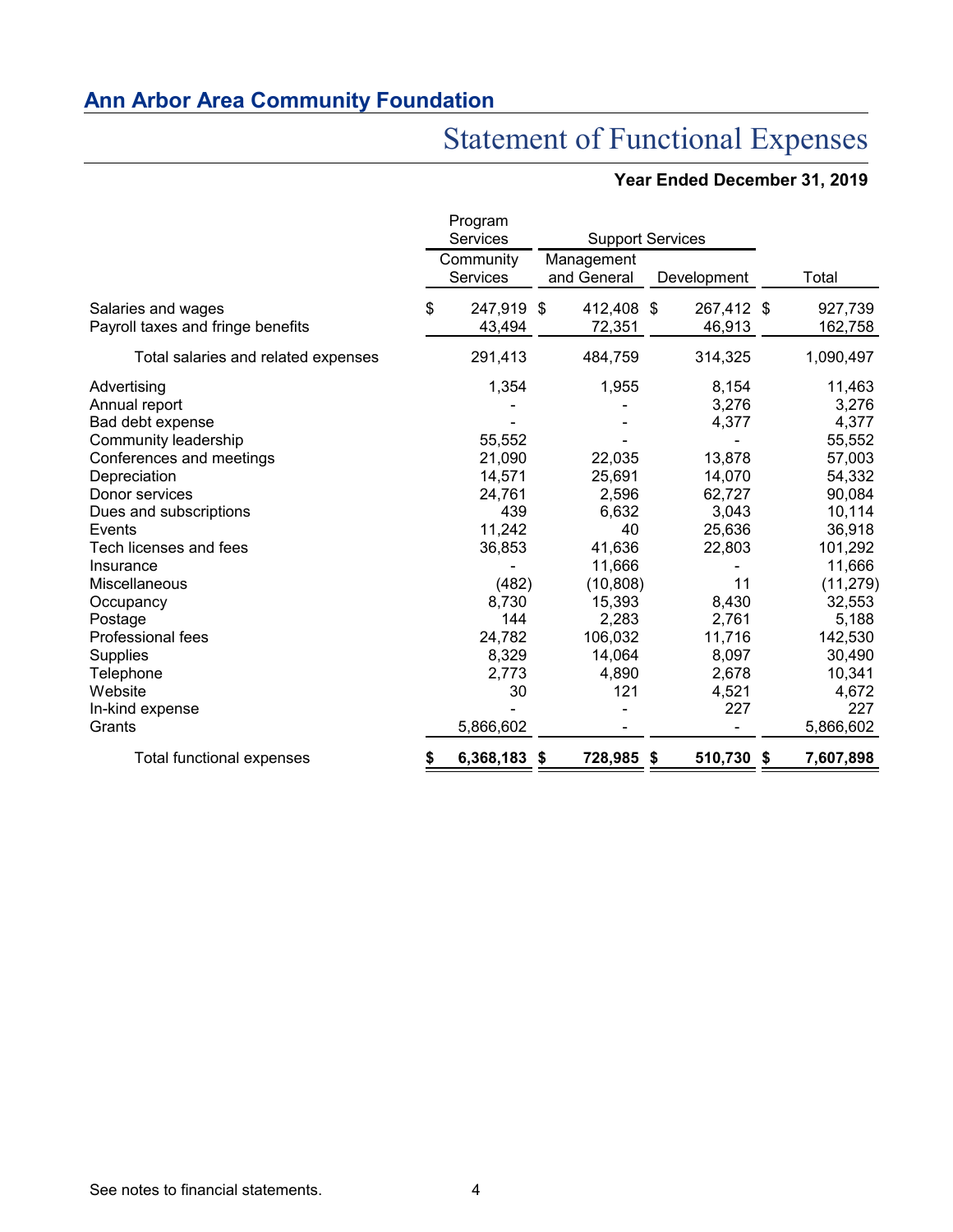## Statement of Functional Expenses

### **Year Ended December 31, 2018**

|                                     | Program<br>Services |      | <b>Support Services</b> |               |                 |
|-------------------------------------|---------------------|------|-------------------------|---------------|-----------------|
|                                     | Community           |      | Management              |               |                 |
|                                     | Services            |      | and General             | Development   | Total           |
| Salaries and wages                  | \$<br>329,182 \$    |      | 377,698 \$              | 190,578 \$    | 897,458         |
| Payroll taxes and fringe benefits   | 57,167              |      | 65,592                  | 33,096        | 155,855         |
| Total salaries and related expenses | 386,349             |      | 443,290                 | 223,674       | 1,053,313       |
| Advertising                         | 150                 |      | 559                     | 30,529        | 31,238          |
| Annual report                       |                     |      |                         | 3,164         | 3,164           |
| Bad debt expense                    |                     |      |                         | 80,372        | 80,372          |
| Community leadership                | 152,806             |      | (1, 367)                |               | 151,439         |
| Conferences and meetings            | 7,265               |      | 19,213                  | 10,098        | 36,576          |
| Depreciation                        | 21,243              |      | 24,526                  | 10,234        | 56,003          |
| Donor services                      | 37,635              |      | 3,300                   | 33,791        | 74,726          |
| Dues and subscriptions              | 1,012               |      | 2,925                   | 1,578         | 5,515           |
| Events                              | 2,646               |      | 3,044                   | 29,975        | 35,665          |
| Tech licenses and fees              | 40,039              |      | 43,316                  | 23,577        | 106,932         |
| Insurance                           |                     |      | 8,097                   |               | 8,097           |
| Miscellaneous                       |                     |      | (8, 762)                | 1,496         | (7, 266)        |
| Occupancy                           | 14,012              |      | 16,178                  | 6,751         | 36,941          |
| Postage                             | 50                  |      | 2,555                   | 3,451         | 6,056           |
| Professional fees                   | 73,161              |      | 75,680                  |               | 148,841         |
| <b>Supplies</b>                     | 9,174               |      | 10,078                  | 4,713         | 23,965          |
| Telephone                           | 4,293               |      | 4,957                   | 2,069         | 11,319          |
| Website                             | 3,992               |      | 4,608                   | 9,673         | 18,273          |
| In-kind expense                     |                     |      | 5,500                   | 4,000         | 9,500           |
| Grants                              | 7,363,284           |      |                         |               | 7,363,284       |
| Total functional expenses           | 8,117,111           | - \$ | 657,697                 | \$<br>479,145 | \$<br>9,253,953 |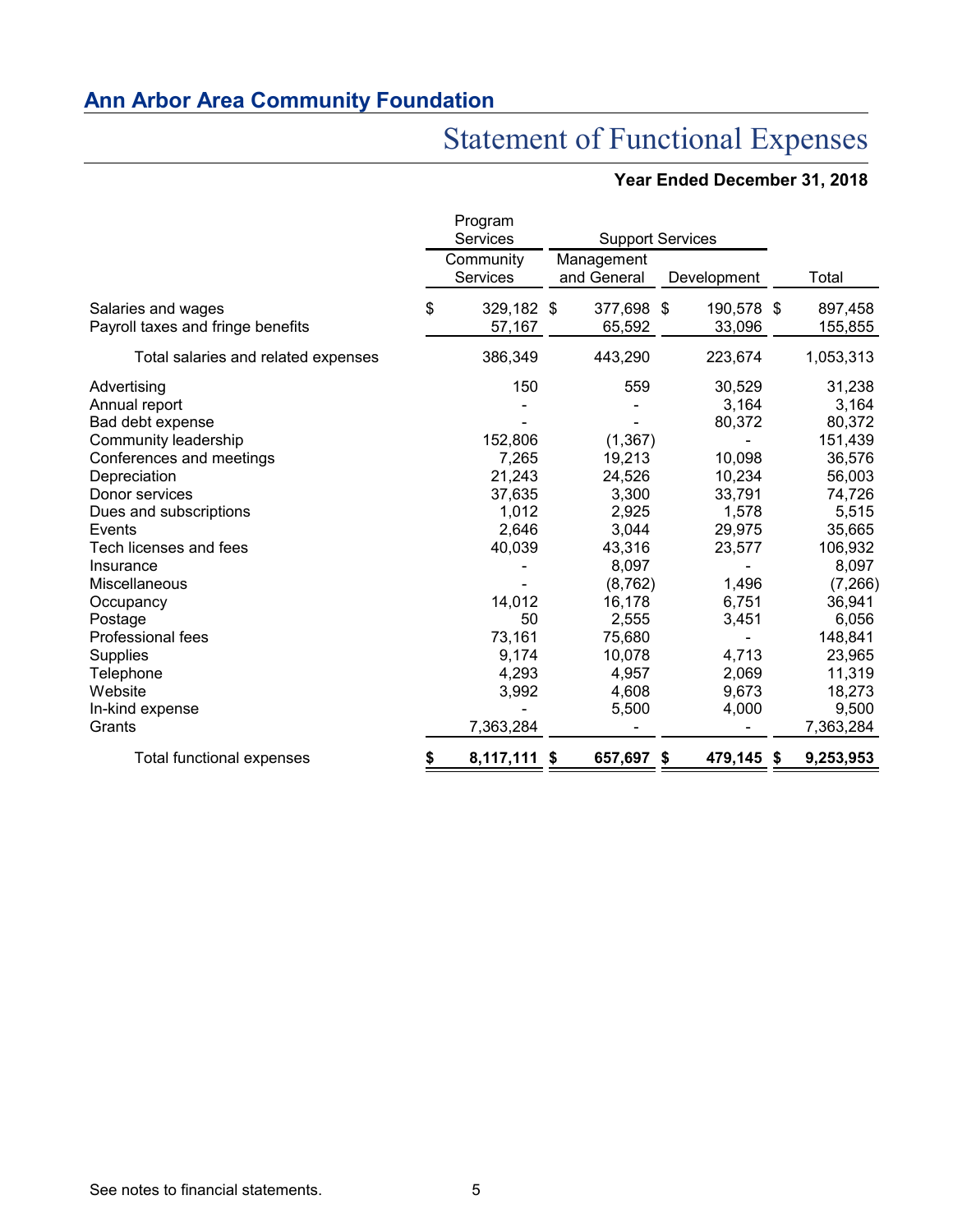## Statement of Cash Flows

### **Years Ended December 31, 2019 and 2018**

|                                                                       | 2019                | 2018          |
|-----------------------------------------------------------------------|---------------------|---------------|
| <b>Cash Flows from Operating Activities</b>                           |                     |               |
| Increase (decrease) in net assets                                     | \$<br>20,043,844 \$ | (9, 153, 021) |
| Adjustments to reconcile change in net assets to net cash and cash    |                     |               |
| equivalents from operating activities:                                |                     |               |
| Depreciation                                                          | 54,332              | 56,003        |
| Amortization of discount on pledges receivable                        | 3,279               | (4,318)       |
| Noncash charitable remainder unitrust                                 | (156, 860)          | 148,827       |
| Net unrealized (gain) loss on investment                              | (18, 549, 709)      | 8,481,369     |
| Net realized gain on investments                                      | (960, 213)          | (949, 481)    |
| Donated investments                                                   | (2, 137, 841)       | (1,300,890)   |
| Changes in operating assets and liabilities that provided (used) cash |                     |               |
| and cash equivalents:                                                 |                     |               |
| Receivables                                                           | 1,100               | 17,081        |
| Pledges and trusts receivable                                         | (40, 522)           | 76,373        |
| Bequests and other deferred gifts receivable                          | 2,601,507           | 535,265       |
| Accounts payable and other liabilities                                | 23,580              | 18,744        |
| Grants payable                                                        | (567, 135)          | 979,674       |
| Annuity payable                                                       | (4,835)             | (4,647)       |
| Assets held for others - Endowed                                      | 574,775             | 712,797       |
| Assets held for others - Nonendowed                                   | (12, 275)           | (126, 709)    |
| Liability to life beneficiaries of planned gifts                      | 52,952              | 34,423        |
| Net cash and cash equivalents provided by (used in)                   |                     |               |
| operating activities                                                  | 925,979             | (478, 510)    |
| <b>Cash Flows from Investing Activities</b>                           |                     |               |
| Purchase of property and equipment                                    | (51,605)            | (15, 419)     |
| Purchases of investments                                              | (24, 591, 646)      | (32,656,449)  |
| Proceeds from sales and maturities of investments                     | 23,676,144          | 31,368,479    |
| Net cash and cash equivalents used in investing activities            | (967, 107)          | (1,303,389)   |
| Net Decrease in Cash and Cash Equivalents                             | (41, 128)           | (1,781,899)   |
| Cash and Cash Equivalents - Beginning of year                         | 2,869,040           | 4,650,939     |
| Cash and Cash Equivalents - End of year                               | \$<br>2,827,912 \$  | 2,869,040     |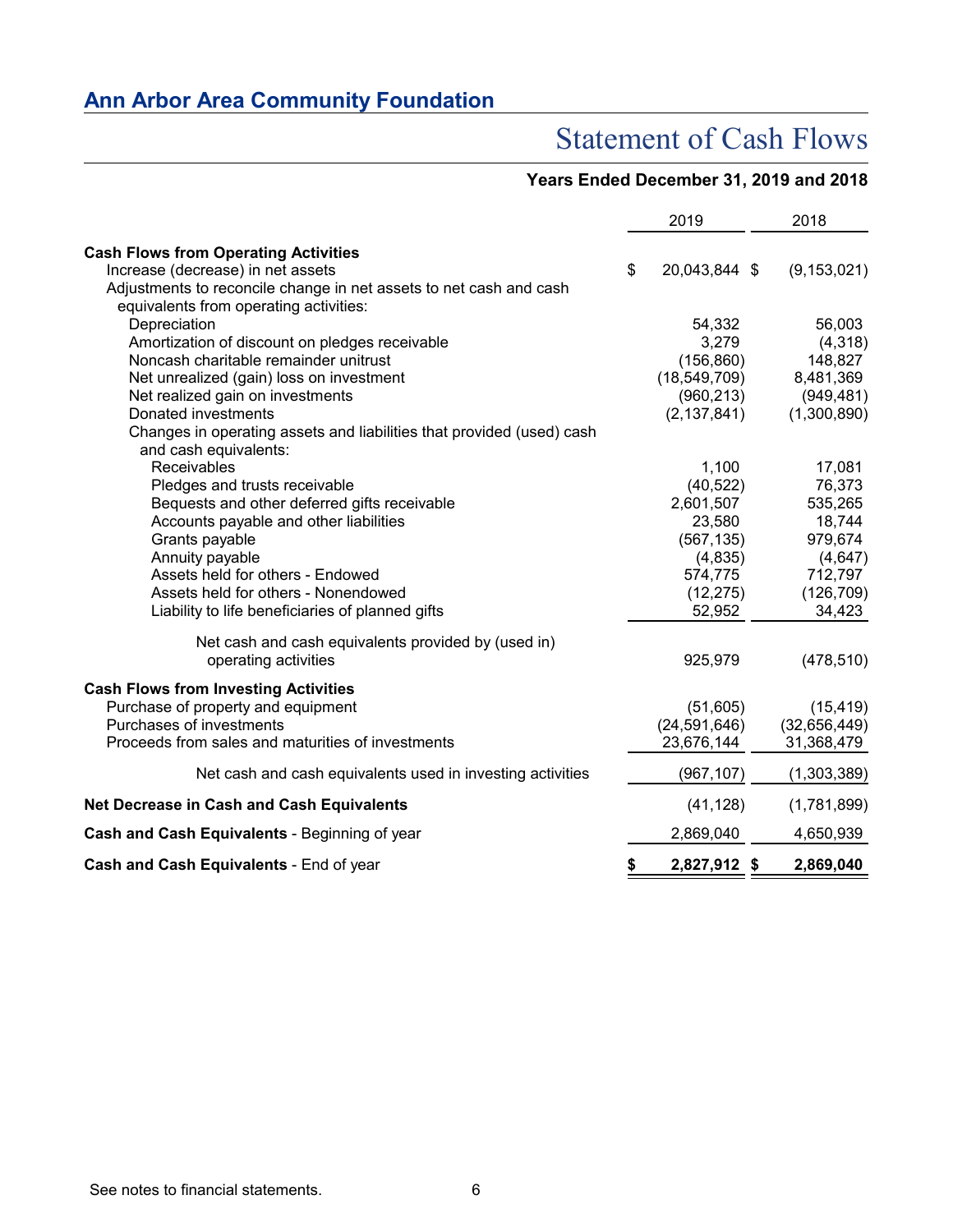#### **December 31, 2019 and 2018**

### **Note 1 - Nature of Activities**

The Ann Arbor Area Community Foundation (the "Community Foundation") enriches the quality of life in its region through its knowledgeable leadership, engaged grantmaking, and creative partnerships with donors to make philanthropic investments and build endowment.

### **Note 2 - Significant Accounting Policies**

#### *Financial Statement Presentation*

The financial statements are prepared on the accrual basis of accounting. The Community Foundation has determined that the use of fund accounting to segregate assets, liabilities, net assets, income, and expenses, although not required by accounting standards, is a meaningful practice to continue. The Community Foundation utilizes eight fund types to segregate activities as follows:

- General unrestricted Totally unrestricted resources
- Field of interest Resources used to support specific areas, such as community development, the performing arts, health care, environmental preservation, education, services for the elderly, or programs for youth
- Scholarship Resources used to help area students complete their education
- Donor advised Resources for which the donors are active participants in the giving process, sharing their insights and preferences with the Community Foundation's trustees as fund distributions are made
- Designated Resources for which the donors specify certain charities as recipients of their gifts. Funds received directly from not-for-profit organizations for their own endowment fund are shown as a liability.
- Special This fund is used to account for agency transactions entered into by the Community Foundation. The agreement between the Community Foundation and the interested party allows for distributions of both income and principal. The resources received under these agreements are not considered contributions to the Community Foundation and, therefore, have been classified as a liability.
- Trust This fund type includes a charitable remainder unitrust gift and a charitable gift annuity.
- Administrative Resources used to provide financial support for day-to-day programs and operations

The Community Foundation is required to report information regarding its financial position and activities according to two classes of net assets: without donor restrictions and with donor restrictions. Due to variance power, the Community Foundation has no net assets with donor restrictions that are required to be maintained in perpetuity.

#### *Contributions Received*

The Community Foundation recognizes contributions when cash, securities, or other assets; an unconditional promise to give; or a notification of a beneficial interest is received. Conditional promises to give - that is, those with a measurable performance or other barrier and a right of return - are not recognized until the conditions on which they depend have been met. Contributions received are recorded as with donor restrictions or without donor restrictions, depending on the existence and nature of any donor restrictions. When a restriction expires, net assets with donor restrictions are reclassified to net assets without donor restrictions and reported in the statement of activities and changes in net assets as net assets released from restrictions.

A transfer of assets to the Community Foundation shall be accounted for as a liability if one or more of the following conditions are present:

a. The transfer is subject to the resource provider's unilateral right to redirect the use of the assets to another beneficiary.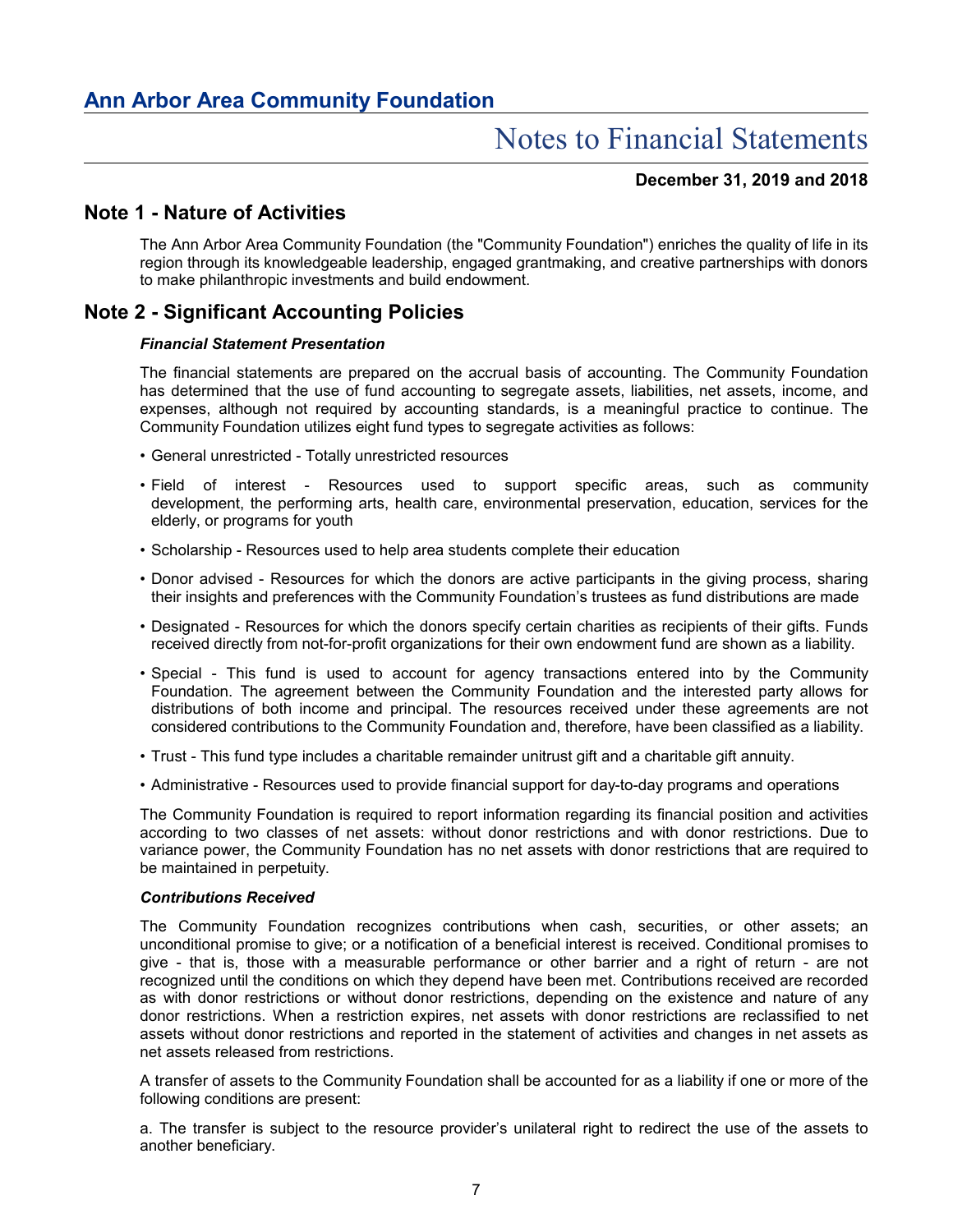#### **December 31, 2019 and 2018**

### **Note 2 - Significant Accounting Policies (Continued)**

b. The transfer is accompanied by the resource provider's conditional promise to give or is otherwise revocable or repayable.

c. The resource provider controls the recipient organization and specifies an unaffiliated beneficiary.

d. The resource provider specifies itself or its affiliate as the beneficiary, and the transfer is not an equity transaction.

It is the board of trustees' (the "Board") interpretation of accounting standards that all gifts and grants received by the Community Foundation constitute net assets without donor restrictions, other than those with time restrictions on the use of the contributions, such as pledges, bequests receivable, and trusts. The bylaws of the Community Foundation, under variance power, give the Board the authority to modify any restriction or condition on distribution of resources for any charitable purposes or to specific organizations if, in its sole judgment, such restrictions or conditions become, in effect, unnecessary, incapable of fulfillment, or inconsistent with the charitable needs of the community or area served.

#### *Agency Transactions*

The Community Foundation has adopted established standards for transactions in which the Community Foundation accepts a contribution from a donor and agrees to transfer those assets, the return on the investment of those assets, or both to another entity that is specified by the donor. The Community Foundation refers to these types of resources as designated, agency endowment, or special funds and has accounted for these three types of funds in the designated and/or special fund categories. The statement of financial position refers to agency endowment funds held within the designated fund category as "endowed" assets held for others. The statement of financial position also refers to "nonendowed" assets held for others. These assets represent temporary special funds that have an impact on the community and facilitate the individual donors' support of time-limited initiatives.

The designated fund agreements between the Community Foundation and the organizations allow for distributions per the spending policy of the Community Foundation. The special fund agreements between the Community Foundation and the organizations or individuals allow for distribution of both income and principal. The resources received under these agreements are not considered contributions to the Community Foundation and, therefore, have been classified as a liability.

In 2019 and 2018, funds of \$156,693 and \$993,329, respectively, were received under agency endowment fund agreements and were recorded directly to assets held for others in the statement of financial position liability account.

#### *Accounting Treatment for Each Type of Fund*

#### *Designated Funds*

Designated funds are typically established with gifts from a donor with a request to distribute the transferred assets, the return on the investment of those assets, or both to a specified unaffiliated beneficiary. Additionally, the donor has granted the Community Foundation variance power, which allows the Community Foundation the flexibility to ensure that the donor's charitable interest will be served in perpetuity. When accounting for additions to designated funds, the Community Foundation records the assets received or promised as contributed revenue.

#### *Agency Endowment Funds*

If a not-for-profit organization (NPO) establishes, with its own funds, a fund at the Community Foundation for its own benefit, the transfer of assets to the Community Foundation is not contribution revenue and is accounted for as a liability. The Community Foundation continues to report the fund as an asset of the Community Foundation; however, a liability for the market value is also recorded, representing the present value of the future payments expected to be made to the NPO.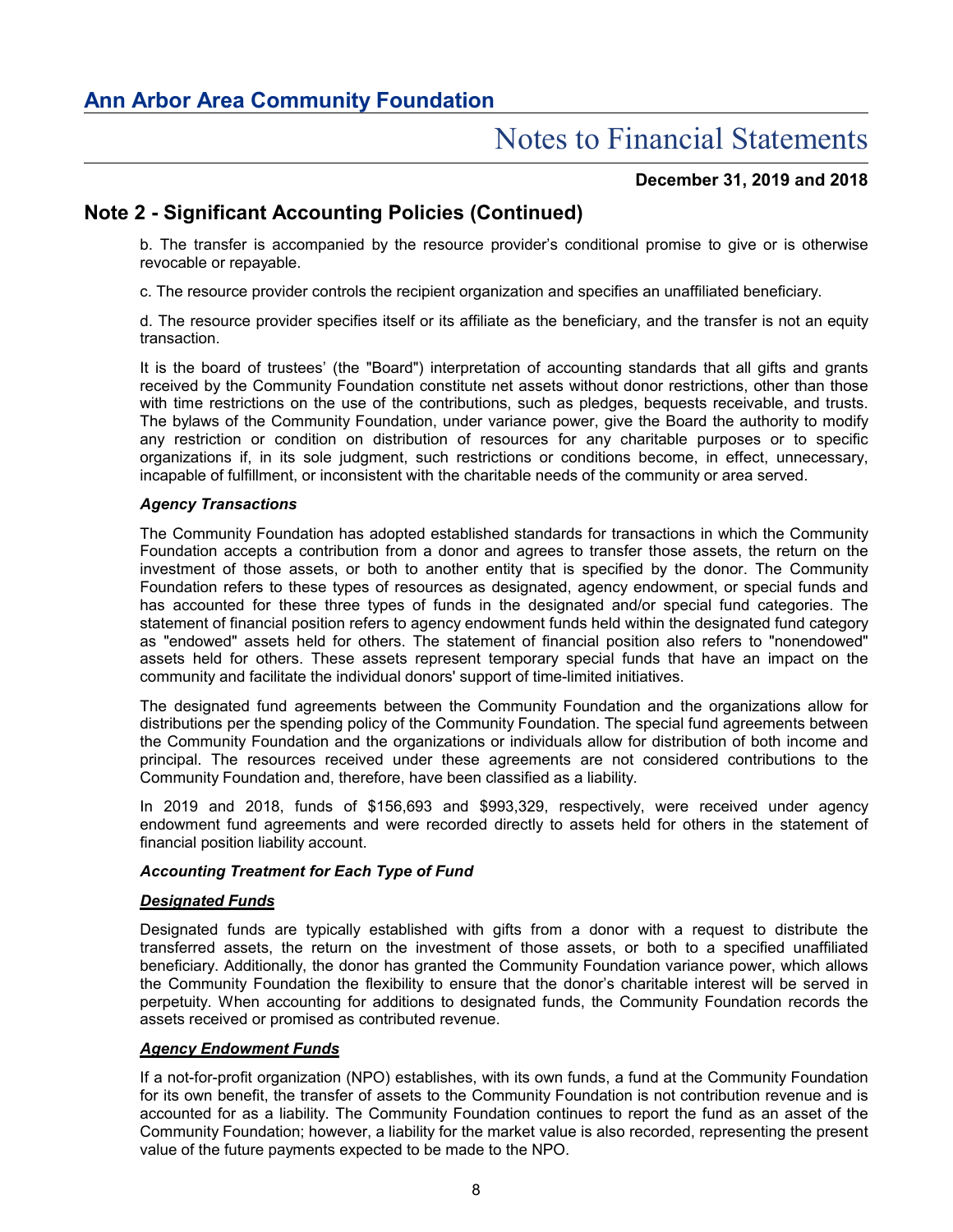**December 31, 2019 and 2018**

## **Note 2 - Significant Accounting Policies (Continued)**

#### *Cash Equivalents*

The Community Foundation considers all unrestricted, highly liquid investments purchased with original maturities of three months or less to be cash equivalents.

#### *Concentration of Credit Risk Arising from Deposit Accounts*

The Community Foundation maintains cash balances at one institution. Accounts at this institution are insured by the Federal Deposit Insurance Corporation in accordance with the program limit. In addition, the Community Foundation uses a cash management product through its primary depository institution to ensure that any deposits over \$250,000 are insured with other banking institutions. At times, the balances held in the primary deposit account may exceed federally insured amounts.

#### *Investments*

Money market investment funds held under the custody of fund managers represent temporarily uninvested monies and are considered short-term investments. Investments in common and preferred stocks, bonds, U.S. Treasury bills, and mutual funds are carried at quoted fair value. The Community Foundation's investments in nonmarketable limited partnerships are generally carried at fair value, which is estimated based on net asset value per share (or its equivalent) by the investment manager. Audited information is only available annually, typically six months or more after the end of the partnership's year. Management of the Community Foundation reviews monthly and/or quarterly valuations provided by the general partner or manager of the funds and assesses the reasonableness of the fair values provided at the interim dates and included in the Community Foundation's financial statements. Because of the inherent uncertainty of valuations, the fair values used may differ from values that would have been used had a ready market existed. Realized gains and losses on sales of investments represent the difference between the net sales price and the cost of the securities sold. Unrealized gains or losses on investments represent the net change for the reported year in unrealized appreciation between the balances at the beginning and the end of the year.

#### *Risks and Uncertainties*

The Community Foundation invests in various investment securities. Investment securities are exposed to various risks, such as interest rate, market, and credit risks. Due to the level of risk associated with certain investment securities, it is at least reasonably possible that changes in the values of investment securities will occur in the near term and that such changes could materially affect the amounts reported in the statement of financial position.

#### *Bequests Receivable and Other Deferred Gifts Receivable*

Bequests receivable consist of gifts made by means of wills and trusts for which the donor is deceased and are otherwise considered irrevocable. Other deferred gifts receivable consist of other gifts for which payment is expected in the future. Deferred gifts are recorded at the present value of the revenue to be received using discount rates appropriate for the time frame and risk level of the asset. Payment on these receivables is expected in the next year. The bequests receivable totaled \$17,000 and \$2,702,377 as of December 31, 2019 and 2018, respectively, and are deemed fully collectible.

#### *Pledges Receivable*

Pledges receivable consist of contributions that donors intend to contribute over time. Unconditional promises to give that are expected to be collected in future years are recorded at the present value of their estimated future cash flows. Amortization of the discounts is included in contribution revenue. An allowance for uncollectible contributions is provided when evidence indicates amounts promised by donors may not be collectible.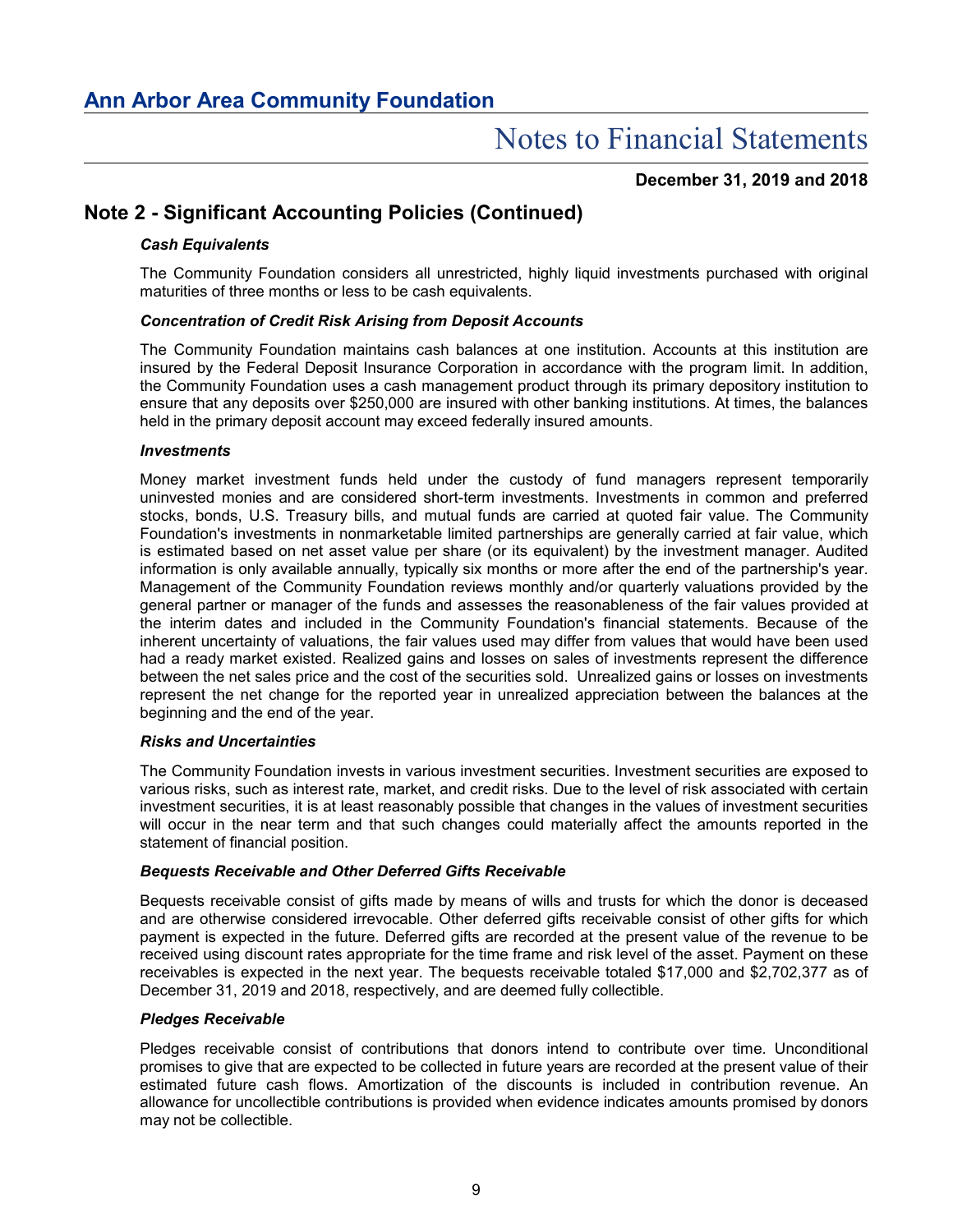**December 31, 2019 and 2018**

### **Note 2 - Significant Accounting Policies (Continued)**

#### *In-kind Donations*

In-kind donations consist of materials and services given without remuneration. In 2019 and 2018, this consisted of artwork, professional services, catering services, and construction-related materials and services.

#### *Property and Equipment*

Property and equipment are recorded at cost when purchased and at estimated fair value when donated. Depreciation on property and equipment is calculated on a straight-line basis over the estimated useful lives of the assets, ranging from 3 to 40 years.

#### *Tax Status*

The Internal Revenue Service has ruled that the Community Foundation is a public charity, as described in Section 509(a)(1) of the Internal Revenue Code (IRC). Consequently, the Community Foundation is exempt from federal income tax and certain excise taxes imposed on private foundations under Section 501(c)(3) of the United States IRC.

#### *Functional Allocation of Expenses*

The Community Foundation allocates expenses on a functional basis to program and support services. Expenses that can be identified with a specific program or support service are allocated directly according to their natural expenditure classification. Wages, payroll taxes, and benefits are allocated based on an estimate of the time each staff member spends related to each of the functional categories. Other expenses, such as certain administration and occupancy expenses, are allocated based on estimates of overall staff time allocated to each functional category. Although allocation methods used are considered reasonable, other methods could be used that would produce different results. Management and general and development costs are shown as administrative costs under support services on the statement of activities and changes in net assets.

#### *Grants*

Grants are recorded as expense in the year they are approved for payment by the authorized community foundation personnel, as empowered by the Board.

#### *Fair Value Disclosures*

The estimated fair value amounts have been determined by the Community Foundation using available market information and appropriate valuation methodologies. These estimates are subjective in nature and involve uncertainties and matters of considerable judgment. Accordingly, the estimates presented herein are not necessarily indicative of the amounts the Community Foundation could realize in a current market exchange. The use of different assumptions, judgments, and/or estimation methodologies may have a material effect on the estimated fair value amounts.

The Community Foundation adopted a standard permitting it to choose to measure many financial instruments and certain other items at fair value. The fair value option may be applied instrument by instrument, is irrevocable, and is applied only to entire instruments and not to a portion of instruments. The Community Foundation has elected the fair value option election with respect to the liability to life beneficiaries of planned gifts related to the charitable remainder unitrust.

#### *Use of Estimates*

The preparation of financial statements in conformity with generally accepted accounting principles requires management to make estimates and assumptions that affect the reported amounts of assets and liabilities and disclosure of contingent assets and liabilities at the date of the financial statements and the reported amounts of revenue and expenses during the reporting period. Actual results could differ from those estimates.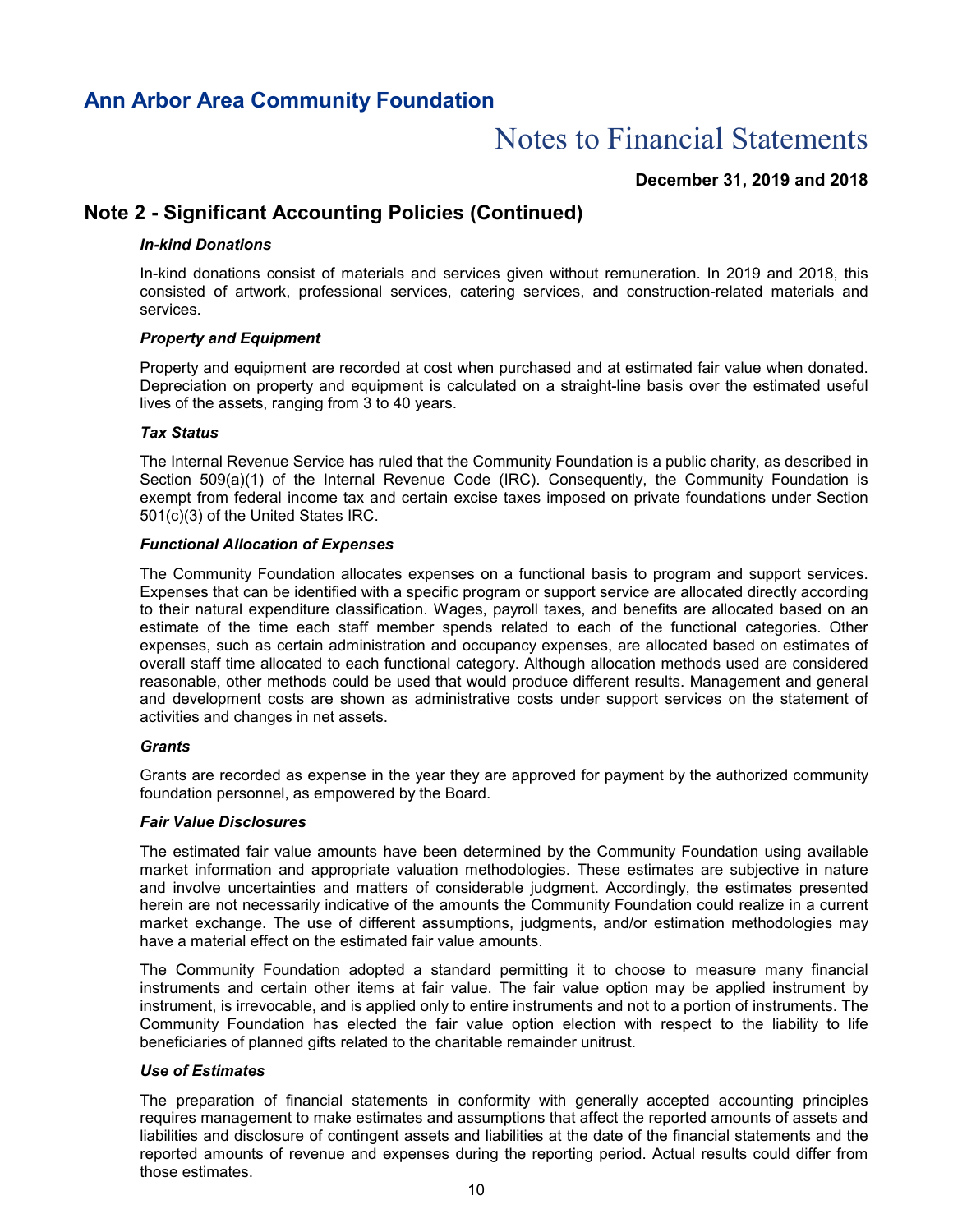#### **December 31, 2019 and 2018**

### **Note 2 - Significant Accounting Policies (Continued)**

#### *Subsequent Events*

The financial statements and related disclosures include evaluation of events up through and including April 22, 2020, which is the date the financial statements were available to be issued.

The large-scale COVID-19 pandemic may have a material adverse effect on the Community Foundation's operations over an extended period of time. While it is not yet possible to estimate the financial impact, a large-scale pandemic could have a material adverse effect on the Community Foundation's revenue, liquidity, and operating results. The Community Foundation calculates funds available for grant programs and operating expenses for a given year using a 16-quarter rolling average ending with the third quarter of the prior year. Because of this, as of the date of the financial statements, funds available for grant programs and operating expenses for 2020 will not be affected by the market decline.

Furthermore, the Community Foundation's investment portfolio has incurred a decline in fair value, consistent with the general decline in financial markets resulting from COVID-19, a global pandemic. However, because the values of individual investments fluctuate with market conditions, the amount of losses that will be recognized in subsequent periods, if any, cannot be determined.

### **Note 3 - Investments**

Investments are composed of the following fair values at December 31:

|                                                                                    | 2019                                                   | 2018                                                |
|------------------------------------------------------------------------------------|--------------------------------------------------------|-----------------------------------------------------|
| Money market funds<br>Fixed income<br>Equity securities<br>Alternative investments | 2,140,304 \$<br>18,027,663<br>61.764.512<br>59,790,629 | 4,466,135<br>19,664,345<br>43.966.379<br>51,062,984 |
| Total                                                                              | 141,723,108 \$                                         | 119.159.843                                         |

Investment income and expenses are composed of the following at December 31:

|                               |   | 2019          | 2018        |
|-------------------------------|---|---------------|-------------|
| Interest and dividends        | S | 2,662,176 \$  | 2,011,308   |
| Net realized gains            |   | 960,213       | 949.481     |
| Net unrealized gains (losses) |   | 18,549,709    | (8,481,369) |
| Investment fees               |   | (575,867)     | (426, 748)  |
| Total                         |   | 21,596,231 \$ | (5,947,328) |
|                               |   |               |             |

### **Note 4 - Pledges Receivable**

Pledges are recognized as revenue in the period the pledges are received. No allowance was deemed necessary for uncollectible pledges at December 31, 2019 and 2018. The Community Foundation receives contributions from related parties, such as board members. For the years ended December 31, 2019 and 2018, such contributions were \$659,271 and \$203,000, respectively.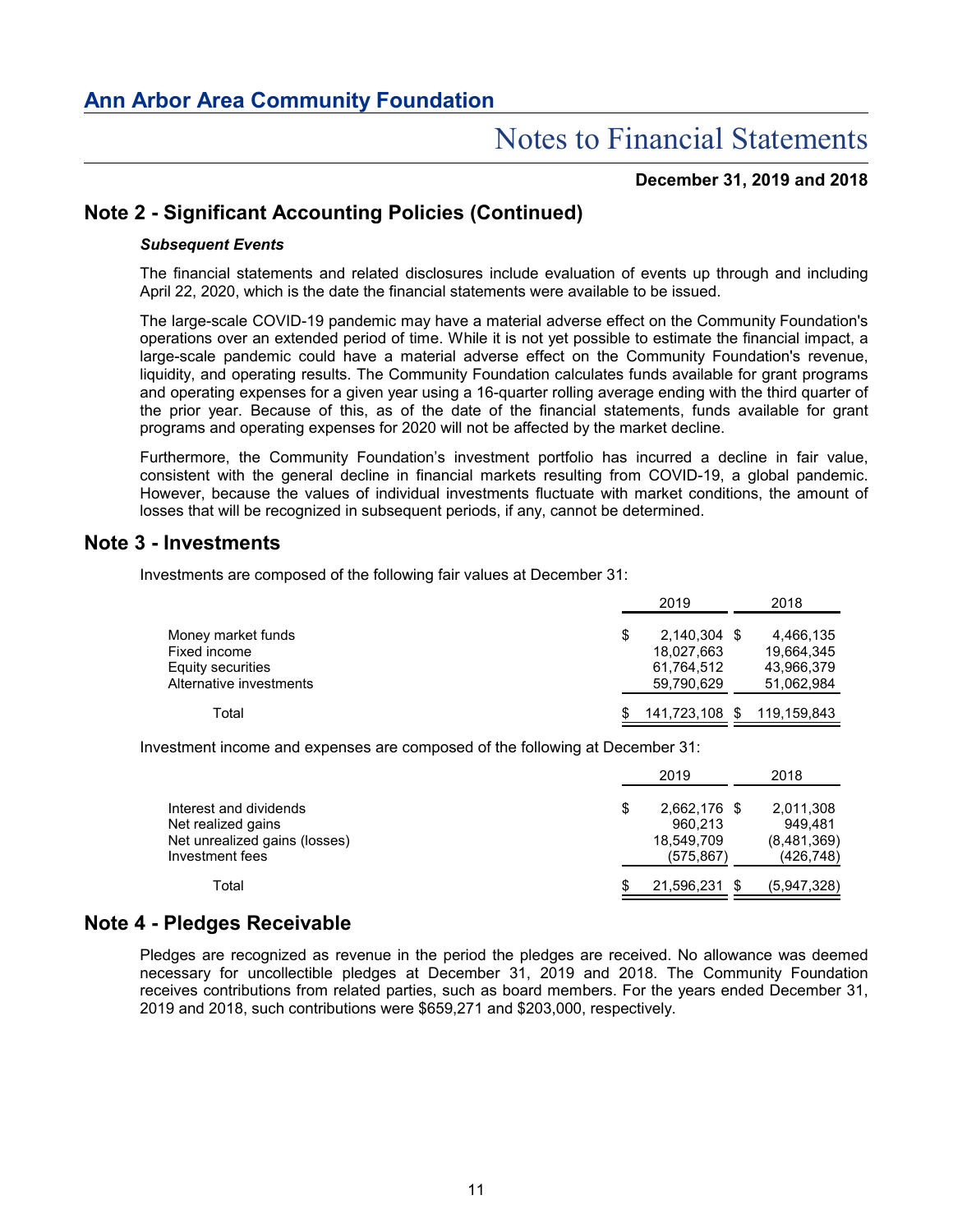## Notes to Financial Statements

#### **December 31, 2019 and 2018**

### **Note 4 - Pledges Receivable (Continued)**

Pledges outstanding at December 31, 2019 and 2018 are expected to be collected as follows:

|                                                                                                                                  | 2019                                                 | 2018                                       |
|----------------------------------------------------------------------------------------------------------------------------------|------------------------------------------------------|--------------------------------------------|
| Pledges receivable in less than one year<br>Pledges receivable in one to five years<br>Pledge receivable in more than five years | \$<br>197,057 \$<br>170,157<br>3,000                 | 126,570<br>145,173                         |
| Gross unconditional promises to give                                                                                             | 370,214                                              | 271,743                                    |
| Less unamortized discount on pledges due in greater than one year                                                                | (10,360)                                             | (7,081)                                    |
| Unconditional promises to give                                                                                                   | 359,854 \$                                           | 264,662                                    |
| Pledges receivable activity for 2019 and 2018 is detailed below:                                                                 |                                                      |                                            |
|                                                                                                                                  | 2019                                                 | 2018                                       |
| Balance - January 1<br>Add new pledges<br>Less collections<br>Less uncollectible pledges written off                             | \$<br>264,662 \$<br>219.618<br>(120,049)<br>(4, 377) | 320,798<br>98,631<br>(90, 313)<br>(64,454) |
| Balance - December 31                                                                                                            | \$<br>359,854 \$                                     | 264,662                                    |

### **Note 5 - Receivable from Trusts**

The Community Foundation is the beneficiary of a charitable lead trust. The receivable from the trust is reduced annually by the principal portion of the distribution, and interest income is also recognized. The trust began making annual distributions in 2001. The annual distribution continues through 2020, the date of the trust termination. At the inception of the trust, a receivable from the trust and contribution revenue of \$771,295 were recognized by the Community Foundation. The receivable represents the discounted value (at 6.25 percent) of the future stream of annual distributions of \$70,000 through 2020. At December 31, 2019 and 2018, the net present value of the receivable was \$127,444 and \$185,393, respectively.

### **Note 6 - Property and Equipment**

The cost of property and equipment is summarized as follows:

|                                                                                                           | 2019                                               | 2018                            |
|-----------------------------------------------------------------------------------------------------------|----------------------------------------------------|---------------------------------|
| <b>Buildings</b><br>Furniture and fixtures<br>Computer equipment and software<br>Construction in progress | \$<br>1,357,551 \$<br>118.243<br>126,475<br>31,011 | 1,357,551<br>124.014<br>211,306 |
| Total cost                                                                                                | 1,633,280                                          | 1,692,871                       |
| Accumulated depreciation                                                                                  | 528,997                                            | 585,861                         |
| Net property and equipment                                                                                | \$<br>1,104,283 \$                                 | 1,107,010                       |

Depreciation expense for 2019 and 2018 was \$54,332 and \$56,003, respectively.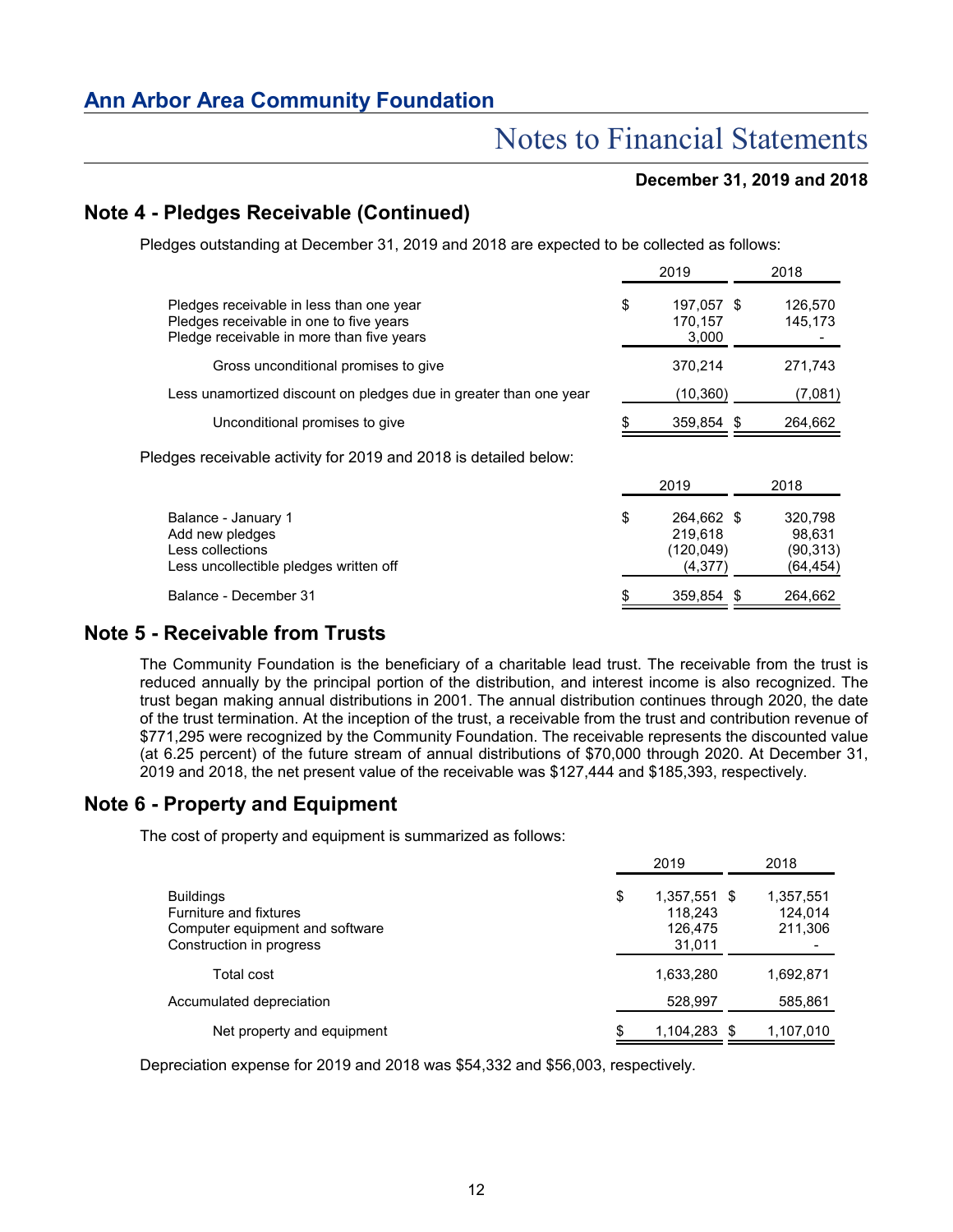#### **December 31, 2019 and 2018**

### **Note 7 - Grants/Grants Payable**

Grants are recognized as liabilities at the time the authorized community foundation personnel, as empowered by the Board, authorize the expenditures, regardless of the year in which the grant is paid. Grants are authorized subject to the spending policy limitations. The following summarizes grants approved, paid, and those committed for future payments for 2019 and 2018:

|                                                                                      | 2019                                       | 2018                                |
|--------------------------------------------------------------------------------------|--------------------------------------------|-------------------------------------|
| Grants payable - Beginning of year<br>Unconditional grants expensed<br>Payments made | 1,196,496 \$<br>5.995.987<br>(6, 563, 122) | 216.822<br>7,558,226<br>(6,578,552) |
| Grants payable - End of year                                                         | 629.361                                    | 1,196,496                           |

### **Note 8 - Charitable Remainder Unitrust**

During the year ended December 31, 1999, the Community Foundation began to administer a planned gift under a charitable remainder unitrust. A charitable remainder unitrust provides for the payment of a fixed percentage of the net fair value of the trust's assets, as determined each year. Upon termination of the income beneficiary's interest, the assets of the trust are to be transferred in the following amounts: (1) \$50,000 to an unrelated charity and (2) the balance of the trust to the Community Foundation for donordesignated purposes.

The portion of the planned gift attributable to the present value of the future benefits to be received by the Community Foundation, \$422,107, was recorded in the statement of activities and changes in net assets as a contribution in the period in which the planned gift was established. The balance of the charitable remainder unitrust assets was \$1,188,434 and \$1,031,574 at December 31, 2019 and 2018, respectively.

The present value of the estimated future payments to the beneficiary was redetermined in 2019 and 2018 using a discount rate of 5.0 percent and the applicable mortality tables, adjusting the liability and recognizing loss by \$112,196 and \$101,242, respectively. The liability to life beneficiaries of planned gifts was \$583,089 and \$530,137 for 2019 and 2018, respectively.

### **Note 9 - Net Assets with Donor Restrictions**

Net assets with donor restrictions are those assets resulting from contributions whose use by the Community Foundation is limited by donor-imposed stipulations that either expire by the passage of time or can be fulfilled and removed by actions of the Community Foundation pursuant to those stipulations.

Net assets with donor restrictions consist of the following:

|                                              |    | 2019           | 2018      |
|----------------------------------------------|----|----------------|-----------|
| Pledges receivable (Note 4)                  | \$ | 359.854 \$     | 264.662   |
| Receivable from trusts (Note 5)              |    | 127.444        | 185,393   |
| Bequests and other deferred gifts receivable |    | 129.870        | 2,731,377 |
| Charitable remainder unitrust - Net (Note 8) |    | 605.345        | 501,437   |
| Total net assets with donor restrictions     | S  | $1,222,513$ \$ | 3,682,869 |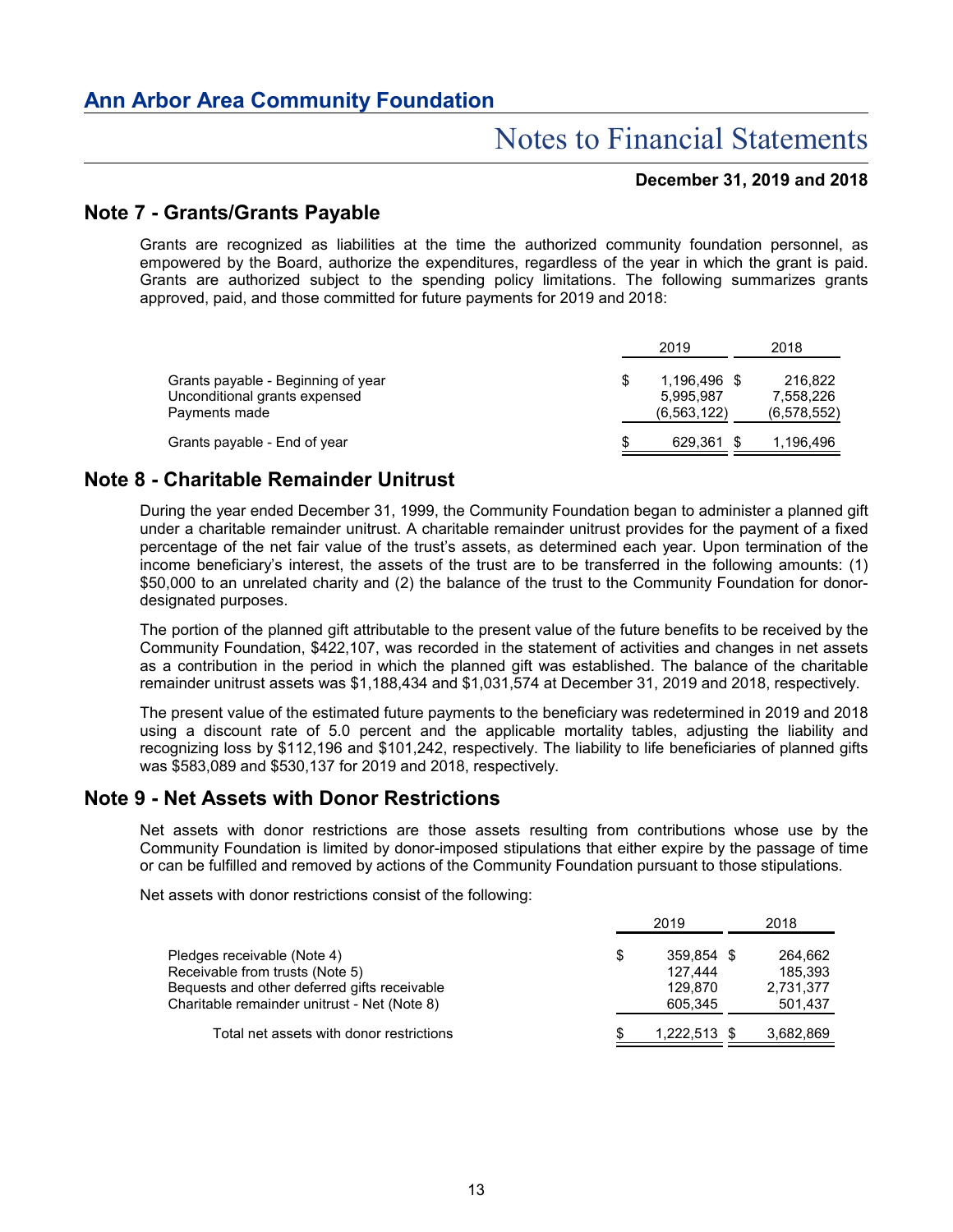#### **December 31, 2019 and 2018**

### **Note 10 - Defined Contribution Plan**

Effective January 1, 2018, the Community Foundation implemented a tax-sheltered retirement plan under Internal Revenue Code Section 403(b). Under this plan, the Community Foundation made a discretionary profit-sharing contribution (2 percent of eligible wages for the years ended December 31, 2019 and 2018) in addition to a match of 100 percent of each participant's contribution, up to a maximum of 3 percent and 2 percent of eligible wages for the years ended December 31, 2019 and 2018, respectively. The Community Foundation incurred retirement plan expenses of \$52,025 and \$33,071 during 2019 and 2018, respectively.

### **Note 11 - Board-designated Endowments**

The Community Foundation's net assets without donor restrictions include board-designated endowments that would be classified as donor-restricted endowments, except that the Community Foundation has variance power over those assets. Therefore, the Board treats these funds as board-designated endowments, and they are classified and reported based on the existence or absence of donor-imposed restrictions.

#### *Interpretation of Relevant Law*

The board of trustees of the Community Foundation follows the Uniform Prudent Management of Institutional Funds Act (UPMIFA), which is designed to help ensure the long-term preservation of the corpus of endowed funds. As a result of this law and variance power provision rights, the Community Foundation classifies within unrestricted net assets (a) the original value of gifts donated to the designated endowment, (b) the original value of subsequent gifts to the designated endowment, and (c) accumulations to the designated endowment. In accordance with following UPMIFA, the Community Foundation considers the following factors in making a determination to appropriate or accumulate boarddesignated endowment funds:

- The duration and preservation of the fund
- The purpose of the Community Foundation and the board-designated endowment fund
- General economic conditions
- The possible effect of inflation and deflation
- The expected total return from income and the appreciation of investments
- Other resources of the Community Foundation
- The investment policies of the Community Foundation

#### *Changes in Endowment Net Assets for the Year Ended December 31, 2019*

|                                                                                            | <b>Without Donor</b><br><b>Restrictions</b> |
|--------------------------------------------------------------------------------------------|---------------------------------------------|
| Board-designated endowment net assets - Beginning of year                                  | 118,684,065<br>S                            |
| Investment return:<br>Investment income<br>Net appreciation (realized and unrealized)      | 2,662,176<br>18,934,055                     |
| Total investment return                                                                    | 21,596,231                                  |
| Contributions and other support<br>Appropriation for distributions and administrative fees | 8,515,867<br>(7,607,898)                    |
| Board-designated endowment net assets - End of year                                        | 141,188,265                                 |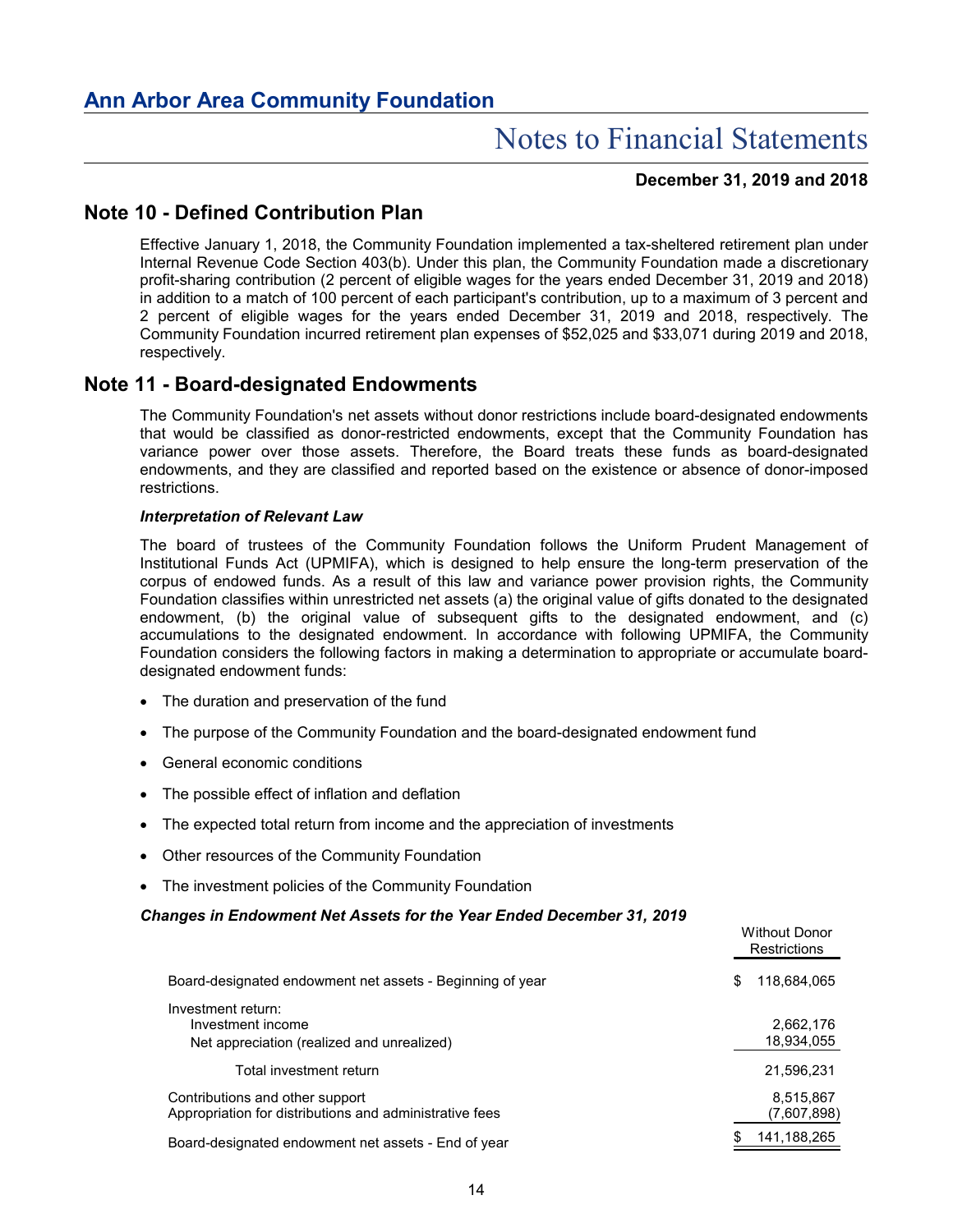#### **December 31, 2019 and 2018**

 $\mathbf{v}$  and  $\mathbf{v}$  and  $\mathbf{v}$ 

## **Note 11 - Board-designated Endowments (Continued)**

*Changes in Endowment Net Assets for the Year Ended December 31, 2018*

|                                                                                            | <u>VVILNOUL DONOI</u><br>Restrictions |
|--------------------------------------------------------------------------------------------|---------------------------------------|
| Board-designated endowment net assets - Beginning of year                                  | 127,092,207<br>S                      |
| Investment return:<br>Investment income<br>Net depreciation (realized and unrealized)      | 2,011,308<br>(7,958,636)              |
| Total investment return                                                                    | (5,947,328)                           |
| Contributions and other support<br>Appropriation for distributions and administrative fees | 6,793,139<br>(9,253,953)              |
| Board-designated endowment net assets - End of year                                        | 118,684,065                           |

#### *Return Objectives and Risk Parameters*

The Community Foundation has adopted investment and spending policies for its net assets that attempt to provide a predictable stream of funding to programs supported by its net assets while seeking to maintain its purchasing power. Under this policy, as approved by the board of trustees, the Community Foundation has four objectives: (1) preserve and grow the assets of the Community Foundation, (2) balance long-term growth with appropriate risk and liquidity, (3) achieve market returns, and (4) comply with applicable laws, rules, and regulations.

#### *Strategies Employed for Achieving Objectives*

To satisfy its long-term rate-of-return objectives, the Community Foundation relies on a total return strategy in which investment returns are achieved through both capital appreciation (realized and unrealized) and current yield (interest and dividends). The Community Foundation targets a broadly diversified asset allocation model with performance benchmarks based on each asset class.

#### *Spending Policy and How the Investment Objectives Relate to Spending Policy*

The Community Foundation has a policy of appropriating for distributions and administrative fees each year up to 5 percent of its endowed investment pool's average fair value over the prior 16 quarters through September 30 of the preceding fiscal year in which the distribution is planned. In establishing this policy, the Community Foundation considered the long-term expected return on its investment portfolio. By limiting its spending policy, over the long term, the Community Foundation expects the current spending policy to allow its net assets to grow annually. This is consistent with the Community Foundation's objective to maintain the purchasing power of the investment portfolio and net assets, as well as to provide real growth through new gifts and investment returns.

The annual spending amount, as defined above, is used for both amounts available to grant from each fund, as well as administrative fees charged to each fund. The administrative fee is calculated based on the fund fee schedule approved by the board of trustees and in effect at the time the calculation is made. Amounts available to grant are calculated by subtracting the administrative fee from the total calculated spending amount. Endowed funds can make grants after they had been at the Community Foundation for two consecutive quarters. Pass-through and donor-advised funds do not have the two-quarter restriction. Administrative fees will be charged to funds from the date that the fund is established, as prescribed by the fund fee schedule in effect at the time. The annual spending amount is determined and recommended by the finance committee and approved by the board of trustees. In 2019 and 2018, the Community Foundation used 5 percent as the spending policy.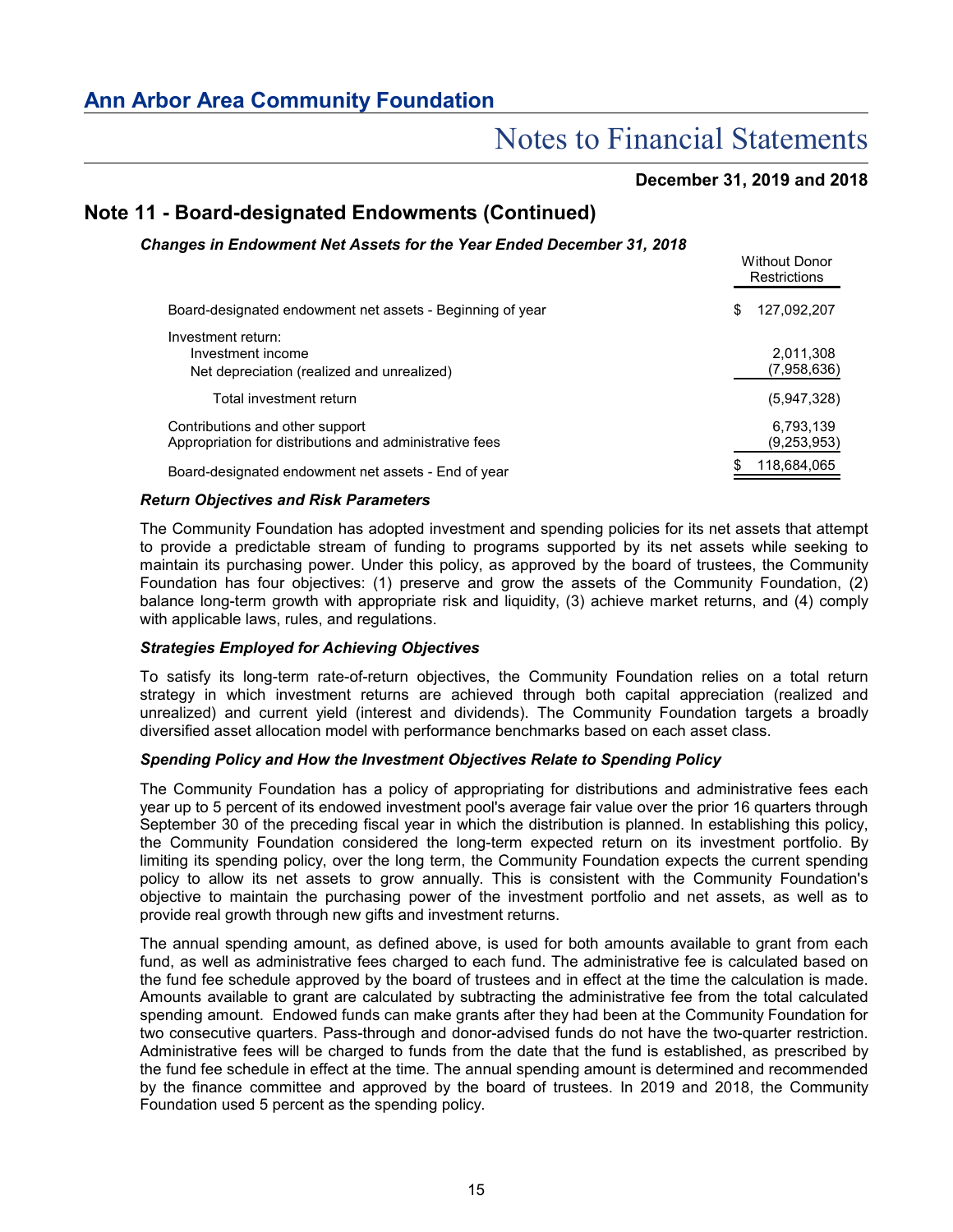#### **December 31, 2019 and 2018**

#### **Note 12 - Fair Value Measurements**

Accounting standards require certain assets and liabilities be reported at fair value in the financial statements and provide a framework for establishing that fair value. The framework for determining fair value is based on a hierarchy that prioritizes the inputs and valuation techniques used to measure fair value.

The following tables present information about the Community Foundation's assets and liabilities measured at fair value on a recurring basis at December 31, 2019 and 2018 and the valuation techniques used by the Community Foundation to determine those fair values.

Fair values determined by Level 1 inputs use quoted prices in active markets for identical assets or liabilities that the Community Foundation has the ability to access.

Fair values determined by Level 2 inputs use other inputs that are observable, either directly or indirectly. These Level 2 inputs include quoted prices for similar assets and liabilities in active markets and other inputs, such as interest rates and yield curves, that are observable at commonly quoted intervals.

Level 3 inputs are unobservable inputs, including inputs that are available in situations where there is little, if any, market activity for the related asset or liability. These Level 3 fair value measurements are based primarily on management's own estimates using pricing models, discounted cash flow methodologies, or similar techniques taking into account the characteristics of the asset or liability.

In instances whereby inputs used to measure fair value fall into different levels in the above fair value hierarchy, fair value measurements in their entirety are categorized based on the lowest level input that is significant to the valuation. The Community Foundation's assessment of the significance of particular inputs to these fair value measurements requires judgment and considers factors specific to each asset or liability.

|                                                                          | Assets and Liabilities Measured at Fair Value on a Recurring Basis at<br>December 31, 2019 |                                                                                   |  |                                                               |    |                                                    |    |                                                      |    |                                    |  |
|--------------------------------------------------------------------------|--------------------------------------------------------------------------------------------|-----------------------------------------------------------------------------------|--|---------------------------------------------------------------|----|----------------------------------------------------|----|------------------------------------------------------|----|------------------------------------|--|
|                                                                          |                                                                                            | Quoted Prices in<br><b>Active Markets</b><br>for Identical<br>Assets<br>(Level 1) |  | <b>Significant Other</b><br>Observable<br>Inputs<br>(Level 2) |    | Significant<br>Unobservable<br>Inputs<br>(Level 3) |    | Investments<br>Measured at Net<br><b>Asset Value</b> |    | Balance at<br>December 31.<br>2019 |  |
| <b>Assets</b><br>Investments:                                            |                                                                                            |                                                                                   |  |                                                               |    |                                                    |    |                                                      |    |                                    |  |
| Money market funds -<br>Short-term investment<br>Mutual funds - Fixed    | \$                                                                                         | 2,140,304 \$                                                                      |  |                                                               | \$ |                                                    | \$ |                                                      |    | 2,140,304                          |  |
| income<br>Mutual funds - Domestic                                        |                                                                                            | 18,027,663                                                                        |  |                                                               |    |                                                    |    |                                                      |    | 18,027,663                         |  |
| equity                                                                   |                                                                                            | 36,665,214                                                                        |  |                                                               |    |                                                    |    |                                                      |    | 36,665,214                         |  |
| Mutual funds - Foreign<br>equity<br>Alternative investments              |                                                                                            | 25,099,298                                                                        |  |                                                               |    |                                                    |    | 59,790,629                                           |    | 25,099,298<br>59,790,629           |  |
| Subtotal                                                                 |                                                                                            | 81,932,479                                                                        |  |                                                               |    |                                                    |    | 59,790,629                                           |    | 141,723,108                        |  |
| Charitable remainder unitrust                                            |                                                                                            |                                                                                   |  |                                                               |    | 1,188,434                                          |    |                                                      |    | 1,188,434                          |  |
| <b>Total assets</b>                                                      |                                                                                            | 81,932,479 \$                                                                     |  |                                                               |    | 1,188,434 \$                                       |    | 59,790,629                                           | \$ | 142,911,542                        |  |
| <b>Liabilities</b> - Liability to life<br>beneficiaries of planned gifts | \$                                                                                         |                                                                                   |  |                                                               | \$ | 583,089 \$                                         |    |                                                      |    | 583,089                            |  |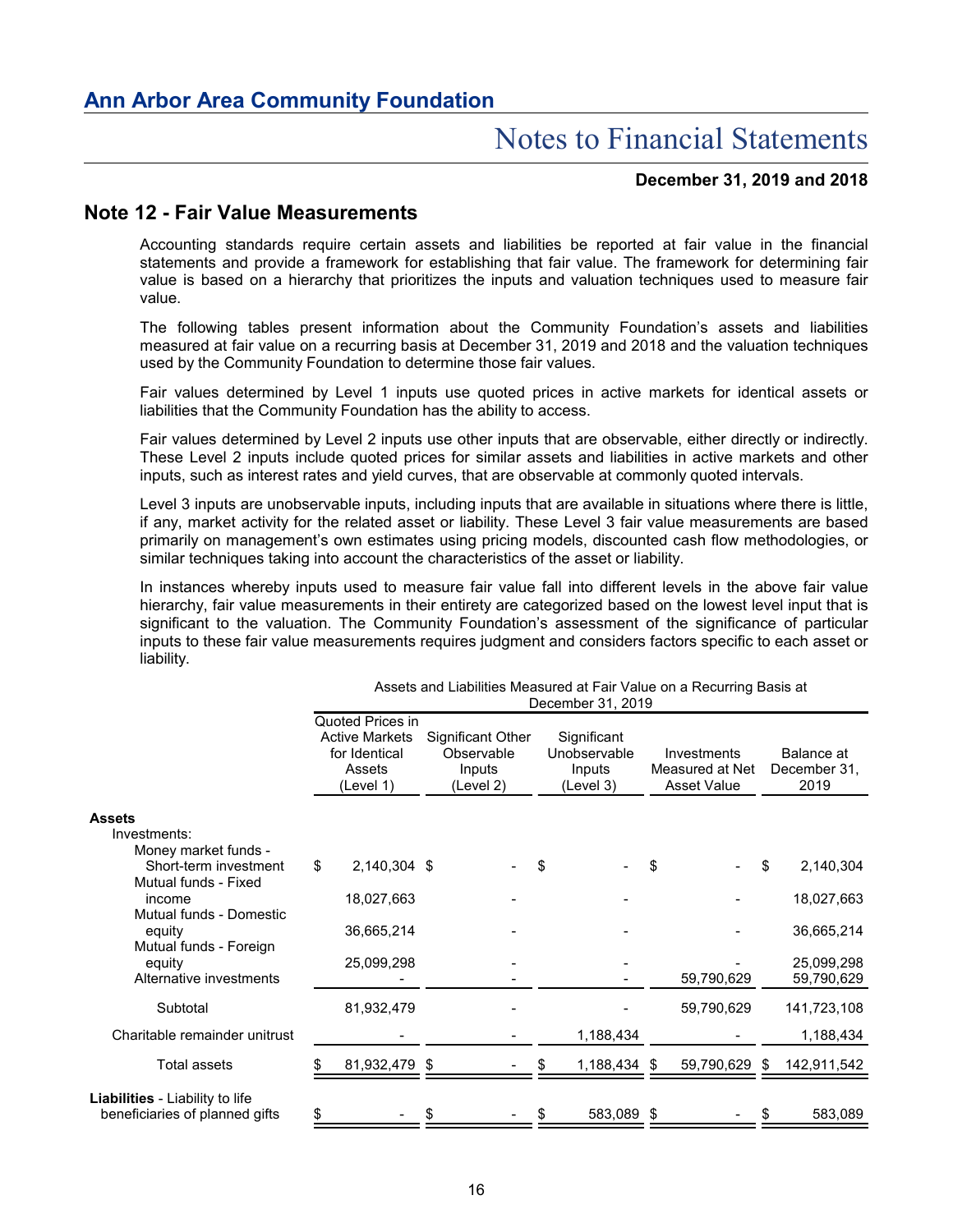### **December 31, 2019 and 2018**

## **Note 12 - Fair Value Measurements (Continued)**

|                                                                          | Assets and Liabilities Measured at Fair Value on a Recurring Basis at<br>December 31, 2018 |                                                                                   |    |                                                               |    |                                                    |    |                                                      |     |                                    |  |
|--------------------------------------------------------------------------|--------------------------------------------------------------------------------------------|-----------------------------------------------------------------------------------|----|---------------------------------------------------------------|----|----------------------------------------------------|----|------------------------------------------------------|-----|------------------------------------|--|
|                                                                          |                                                                                            | Quoted Prices in<br><b>Active Markets</b><br>for Identical<br>Assets<br>(Level 1) |    | <b>Significant Other</b><br>Observable<br>Inputs<br>(Level 2) |    | Significant<br>Unobservable<br>Inputs<br>(Level 3) |    | Investments<br>Measured at Net<br><b>Asset Value</b> |     | Balance at<br>December 31,<br>2018 |  |
| Assets<br>Investments:                                                   |                                                                                            |                                                                                   |    |                                                               |    |                                                    |    |                                                      |     |                                    |  |
| Money market funds -                                                     |                                                                                            |                                                                                   |    |                                                               |    |                                                    |    |                                                      |     |                                    |  |
| Short-term investment                                                    | \$                                                                                         | 4,466,135 \$                                                                      |    |                                                               | \$ |                                                    | \$ |                                                      | \$  | 4,466,135                          |  |
| Mutual funds - Fixed<br>income<br>Mutual funds - Domestic                |                                                                                            | 19,664,345                                                                        |    |                                                               |    |                                                    |    |                                                      |     | 19,664,345                         |  |
| equity<br>Mutual funds - Foreign                                         |                                                                                            | 24,535,326                                                                        |    |                                                               |    |                                                    |    |                                                      |     | 24,535,326                         |  |
| equity<br>Alternative investments                                        |                                                                                            | 19,431,053                                                                        |    |                                                               |    |                                                    |    | 51,062,984                                           |     | 19,431,053<br>51,062,984           |  |
| Subtotal                                                                 |                                                                                            | 68,096,859                                                                        |    |                                                               |    |                                                    |    | 51,062,984                                           |     | 119,159,843                        |  |
| Charitable remainder unitrust                                            |                                                                                            |                                                                                   |    |                                                               |    | 1,031,574                                          |    |                                                      |     | 1,031,574                          |  |
| Total assets                                                             |                                                                                            | 68,096,859 \$                                                                     |    |                                                               |    | 1,031,574                                          | S  | 51,062,984                                           | -\$ | 120, 191, 417                      |  |
| <b>Liabilities</b> - Liability to life<br>beneficiaries of planned gifts | \$                                                                                         |                                                                                   | \$ |                                                               | \$ | 530,137 \$                                         |    |                                                      | \$  | 530,137                            |  |

Charitable remainder unitrust assets are categorized as Level 3 assets. The Community Foundation estimates the fair value of these assets based upon the fair value of the assets in the trust unless the facts and circumstances indicate that the fair value would be different from the present value of estimated future distributions:

|                                                                                                                | Fair Value at<br>December 31,<br>2019 | Valuation<br>Technique                                                               | Unobservable<br>Inputs                                                                                           | Range Weighted<br>Average                       |
|----------------------------------------------------------------------------------------------------------------|---------------------------------------|--------------------------------------------------------------------------------------|------------------------------------------------------------------------------------------------------------------|-------------------------------------------------|
| Assets - Charitable remainder<br>unitrust<br>Liabilities - Liability to life<br>beneficiaries of planned gifts | \$<br>1,188,434<br>(583,089)          | Fair value of<br>trust<br>investments<br>Present value of<br>future cash<br>outflows | Underlying<br>investments in<br>the trust<br>Life expectancy<br>of beneficiary,<br>discount rate,<br>growth rate | N/A<br>12.6 years<br>5.0 percent<br>5.0 percent |
|                                                                                                                | Fair Value at<br>December 31,<br>2018 | Valuation<br>Technique                                                               | Unobservable<br>Inputs                                                                                           | Range Weighted<br>Average                       |
| Assets - Charitable remainder<br>unitrust                                                                      | \$<br>1,031,574                       | Fair value of<br>trust<br>investments                                                | Underlying<br>investments in<br>the trust<br>Life expectancy                                                     | N/A                                             |
| Liabilities - Liability to life<br>beneficiaries of planned gifts                                              | (530,137)                             | Present value of<br>future cash<br>outflows                                          | of beneficiary,<br>discount rate,<br>growth rate                                                                 | 13 years<br>5.0 percent<br>5.0 percent          |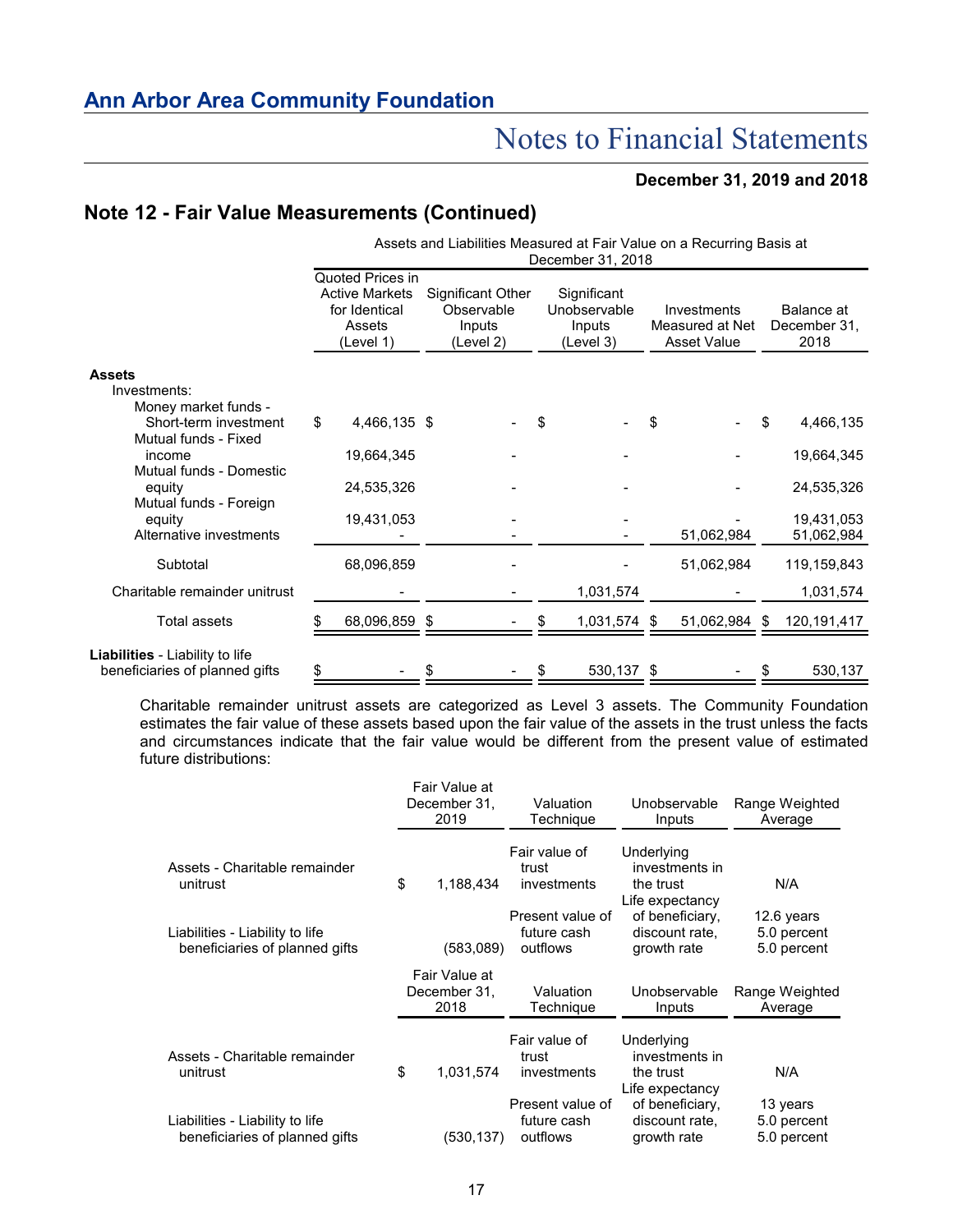#### **December 31, 2019 and 2018**

### **Note 12 - Fair Value Measurements (Continued)**

The Community Foundation has processes in place to select the appropriate valuation technique and unobservable inputs to perform Level 3 fair value measurements. These processes are described in Note 2.

#### *Investments in Entities that Calculate Net Asset Value per Share*

The Community Foundation holds shares or interests in investments at year end whereby the fair value of the investment held is estimated based on net asset value per share (or equivalent) of the investment. For assets totaling \$37,627,146 and \$30,846,826 at December 31, 2019 and 2018, respectively, the underlying assets held by these investment managers are primarily publicly traded equities and bonds for which net asset value is readily determined on a daily basis. For the remaining investments in this category, the underlying assets are primarily investments in privately owned assets for which current net asset value is based on the best estimates of the management of those funds; realizable values for these assets may vary from these estimates.

At year end, the fair value, unfunded commitments, and redemption rules of those investments are as follows:

|                         | Investments Held at December 31, 2019 and 2018 |             |                         |    |             |                       |            |              |  |  |  |
|-------------------------|------------------------------------------------|-------------|-------------------------|----|-------------|-----------------------|------------|--------------|--|--|--|
|                         |                                                |             | Redemption              |    |             |                       |            |              |  |  |  |
|                         | Fair Value at                                  | Commitments | Fair Value at           |    | Commitments | Redemption            | Redemption | Restrictions |  |  |  |
|                         | December                                       | at December | December                |    | at December | Frequency, if         | Notice     | and Lock-up  |  |  |  |
|                         | 31, 2019                                       | 31, 2019    | 31, 2018                |    | 31, 2018    | Eligible              | Period     | Period       |  |  |  |
| Real estate             |                                                |             |                         |    |             |                       |            |              |  |  |  |
| <b>REIT</b> fund        | 4,689,428 \$<br>\$                             |             | 3,840,051 \$<br>\$      |    |             | Monthly               | 15 days    |              |  |  |  |
| Global fixed-           |                                                |             |                         |    |             |                       |            |              |  |  |  |
| income fund             | 2,892,938                                      |             | 2,706,619               |    |             | Illiquid              | N/A        | N/A          |  |  |  |
| Equity funds -          |                                                |             |                         |    |             |                       |            |              |  |  |  |
| Foreign                 | 5,375,528                                      |             | 4,330,026               |    |             | Various               | Various    | Various      |  |  |  |
| Equity funds -          |                                                |             |                         |    |             |                       |            |              |  |  |  |
| Domestic                | 14,734,179                                     |             | 11,000,106              |    |             | Quarterly             | 60 days    | N/A          |  |  |  |
| Equity - Long           |                                                |             |                         |    |             |                       |            | N/A          |  |  |  |
| only - Global<br>Equity | 6,611,699                                      |             | 5,073,128               |    |             | Monthly<br>50 percent | 6 days     |              |  |  |  |
| long/short              |                                                |             |                         |    |             | Semiannually          |            |              |  |  |  |
| hedge funds             | 3,323,374                                      |             | 3,896,896               |    |             | $(6/30$ and $12/31)$  | March 15   | N/A          |  |  |  |
| Multistrategy           |                                                |             |                         |    |             | Semiannually          |            |              |  |  |  |
| hedge funds             | 2,972,441                                      |             | 3,961,618               |    |             | (6/30 and 12/31)      | 107 days   | N/A          |  |  |  |
| Distressed              |                                                |             |                         |    |             |                       |            |              |  |  |  |
| opportunities           |                                                |             |                         |    |             |                       |            |              |  |  |  |
| hedge funds             | 284,000                                        | 63,750      | 319,709                 |    | 90,601      | <b>Illiquid</b>       | N/A        | N/A          |  |  |  |
| Natural                 |                                                |             |                         |    |             |                       |            |              |  |  |  |
| resources               |                                                |             |                         |    |             |                       |            |              |  |  |  |
| funds                   | 28,327                                         | 118,041     | 18,403                  |    | 152,503     | <b>Illiquid</b>       | N/A        | N/A          |  |  |  |
| Private equity<br>funds | 18,878,715                                     | 20,615,953  | 15,916,428              |    | 15,419,733  | Various               | Various    | Various      |  |  |  |
|                         |                                                |             |                         |    |             |                       |            |              |  |  |  |
| Total                   | $$59,790,629$ \$                               |             | 20,797,744 \$51,062,984 | \$ | 15,662,837  |                       |            |              |  |  |  |

The real estate REIT fund category invests in a manager that focuses on long-only investments in publicly traded real estate investment trusts (REITs).

The global fixed-income fund category invests in a manager that pursues investments in global sovereign debt instruments.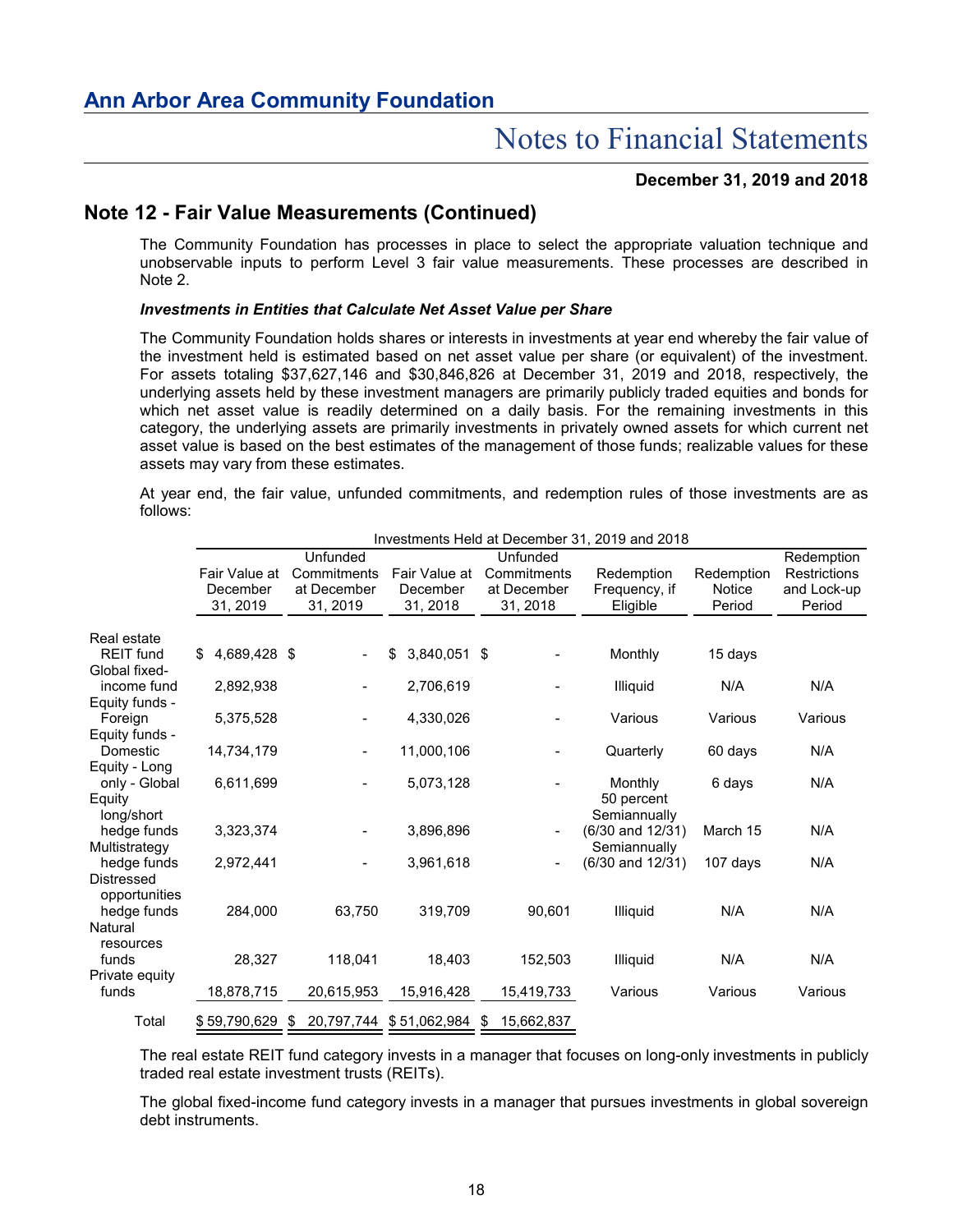#### **December 31, 2019 and 2018**

### **Note 12 - Fair Value Measurements (Continued)**

Equity mutual funds, foreign and domestic, are held indirectly through investments in limited partnerships. These equities are valued using quoted market prices and other market data for the same or comparable instruments and transactions in establishing the prices, discounted cash flow models, and other pricing models. These models are primarily industry-standard models that consider assumptions, including time value and yield curve, as well as other relevant economic measures.

The equity long-only global fund category invests in a manager that provides participants with an opportunity to obtain long-term growth primarily from a diversified portfolio of global equity securities.

The equity long/short hedge funds category includes investments in funds that invest with fund managers that deploy both long and short positions in U.S. and global common stocks. Management of the underlying hedge funds has the ability to shift investments from value to growth strategies, from small to large capitalization stocks, and from a net long position to a net short position.

The multistrategy hedge funds category includes investments in funds that invest through a wide variety of hedge fund managers employing many different strategies, with a bias toward credit spreads and arbitrage-type styles.

The distressed opportunities hedge funds category includes investments in funds that deploy a spectrum of distressed securities investment approaches.

The natural resources funds category invests in funds that pursue investments in private natural resource enterprises, primarily in oil and gas exploration and development.

The private equity funds category includes several venture capital and private equity funds that invest in both domestic and foreign private equity and venture capital firms.

The investments in the natural resources, distressed opportunities, and private equity categories above can never be redeemed from the funds' managers. Distributions from each fund will be received only as the underlying investments of the funds are liquidated. It is estimated that the underlying assets of the funds will be liquidated over the next 3 to 10 years.

The Community Foundation also monitors the liquidity of its investment portfolio to be certain that cash needs for any particular period of time can be met. At December 31, 2019 and 2018, the entire portfolio was invested as follows: 60 percent and 57 percent in assets with daily redemption terms, 10 percent and 12 percent monthly redemption, 10 percent and 9 percent quarterly redemption, 4 percent and 7 percent semiannual redemption, 5 percent and 5 percent annual redemption, and 11 percent and 10 percent illiquid, respectively. These figures are measured and monitored on a quarterly basis.

### **Note 13 - Annuity Payable**

Annuity payable is composed of a charitable gift annuity, which is a contract between the Community Foundation and a donor in which the Community Foundation agrees to pay the donor (or other person named by the donor) a lifetime annuity in return for a gift of cash or marketable securities. A liability is recorded for the amount due to an income beneficiary of a charitable gift annuity based on the present value of the estimated future payments to be distributed during the income beneficiary's expected life. Each year, the liability is remeasured for changes in actuarial assumptions, and changes in the liability due to factors other than cash payments, such as changing life expectancies, are recorded as an increase or decrease to revenue, gains, and other support.